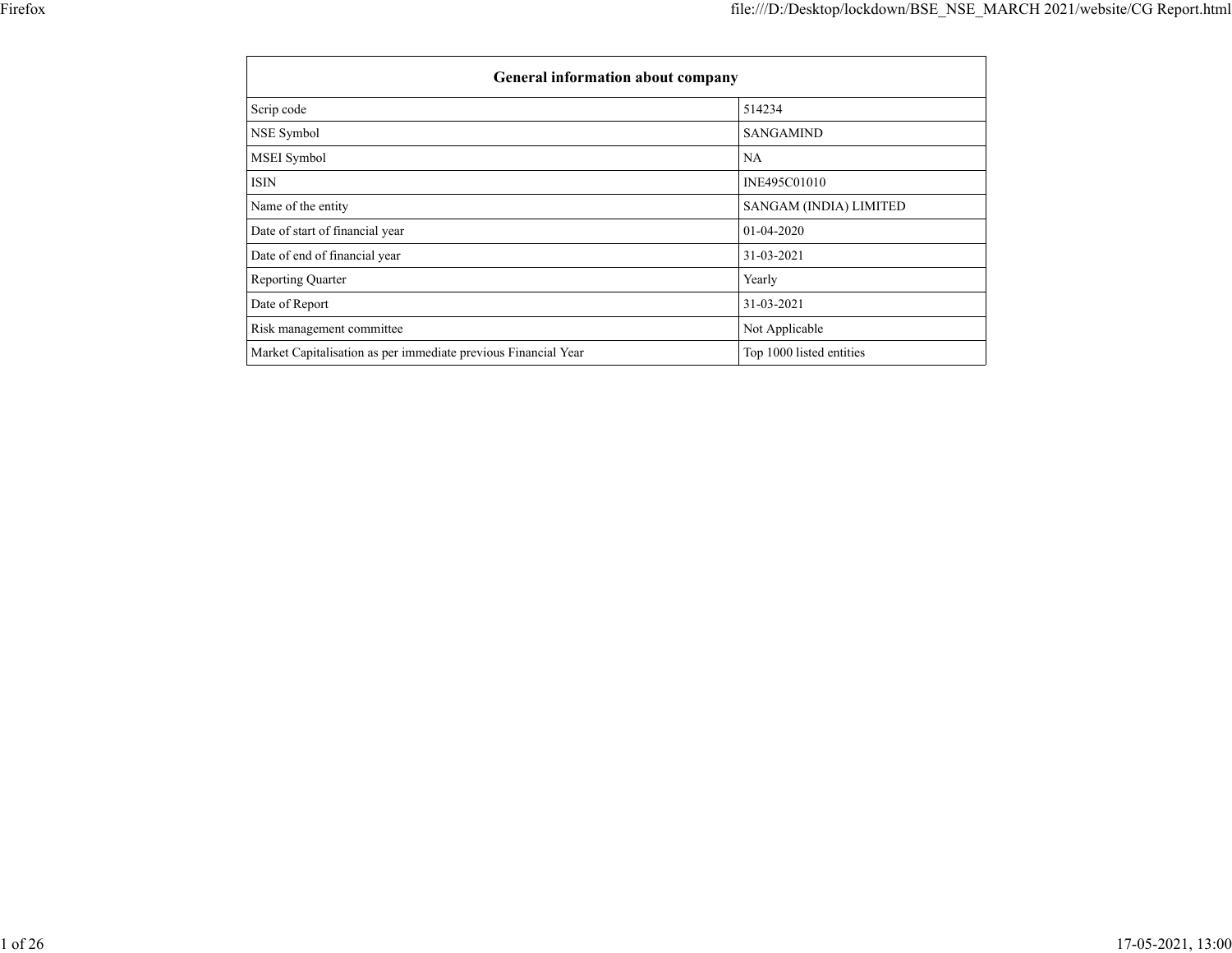## **Annexure I**

## **Annexure I to be submitted by listed entity on quarterly basis**

|    |                      |                                   |            |                               |                            |                               |                  |                                                                                                      |                                             | Disclosure of notes on composition of board of directors explanatory |                            |                      |                                            |                                                                                                                                             |                                                                                                                                                                   |                                                                                                                                                                       |                                                                                                                                                                                                         |                                      |                                      |
|----|----------------------|-----------------------------------|------------|-------------------------------|----------------------------|-------------------------------|------------------|------------------------------------------------------------------------------------------------------|---------------------------------------------|----------------------------------------------------------------------|----------------------------|----------------------|--------------------------------------------|---------------------------------------------------------------------------------------------------------------------------------------------|-------------------------------------------------------------------------------------------------------------------------------------------------------------------|-----------------------------------------------------------------------------------------------------------------------------------------------------------------------|---------------------------------------------------------------------------------------------------------------------------------------------------------------------------------------------------------|--------------------------------------|--------------------------------------|
|    |                      |                                   |            |                               |                            |                               |                  |                                                                                                      |                                             | Wether the listed entity has a Regular Chairperson   Yes             |                            |                      |                                            |                                                                                                                                             |                                                                                                                                                                   |                                                                                                                                                                       |                                                                                                                                                                                                         |                                      |                                      |
|    |                      |                                   |            |                               |                            |                               |                  |                                                                                                      |                                             | Whether Chairperson is related to MD or CEO $ $ Yes                  |                            |                      |                                            |                                                                                                                                             |                                                                                                                                                                   |                                                                                                                                                                       |                                                                                                                                                                                                         |                                      |                                      |
| Sr | Title<br>(Mr)<br>Ms) | Name<br>PAN<br>of the<br>Director | <b>DIN</b> | Category<br>1 of<br>directors | Category 2<br>of directors | Category<br>3 of<br>directors | Date of<br>Birth | Whether<br>special<br>resolution<br>passed?<br>[Refer Reg.<br>$17(1A)$ of<br>Listing<br>Regulations] | Date of<br>passing<br>special<br>resolution | <b>Initial Date</b><br>of<br>appointment                             | Date of Re-<br>appointment | Date of<br>cessation | Tenure<br>of<br>director<br>(in<br>months) | No of<br>Directorship<br>in listed<br>entities<br>including this<br>listed entity<br>(Refer<br>Regulation<br>17A of Listing<br>Regulations) | No of<br>Independent<br>Directorship<br>in listed<br>entities<br>including this<br>listed entity<br>(Refer<br>Regulation<br>$17A(1)$ of<br>Listing<br>Regulations | Number of<br>memberships in<br>Audit/<br>Stakeholder<br>Committee(s)<br>including this<br>listed entity<br>(Refer<br>Regulation<br>$26(1)$ of Listing<br>Regulations) | No of post of<br>Chairperson in<br>Audit/<br>Stakeholder<br>Committee<br>held in listed<br>entities<br>including this<br>listed entity<br>(Refer<br>Regulation<br>$26(1)$ of<br>Listing<br>Regulations) | Notes for<br>not<br>providing<br>PAN | Notes for<br>not<br>providing<br>DIN |
|    | Mr                   | Ram Pal<br>Soni                   | 00401439   | Executive<br>Director         | Chairperson                |                               | 26-01-1946 NA    |                                                                                                      |                                             | 31-12-1984                                                           | 01-09-2018                 |                      | 36                                         |                                                                                                                                             | $\Omega$                                                                                                                                                          | 2                                                                                                                                                                     | $\Omega$                                                                                                                                                                                                |                                      |                                      |
| 2  | Mr                   | Shri<br><b>Niwas</b><br>Modani    | 00401498   | Executive Not<br>Director     | Applicable                 |                               | 28-09-1963 NA    |                                                                                                      |                                             | 20-06-1989                                                           | 01-10-2019                 |                      | 36                                         |                                                                                                                                             | $\Omega$                                                                                                                                                          | $\theta$                                                                                                                                                              | $\Omega$                                                                                                                                                                                                |                                      |                                      |
| 3  | Mr                   | Vinod<br>Kumar<br>Sodani          | 00403740   | Executive Not<br>Director     | Applicable                 |                               | 15-11-1970 NA    |                                                                                                      |                                             | 21-12-2006                                                           | 01-10-2017                 |                      | 60                                         |                                                                                                                                             | $\Omega$                                                                                                                                                          | $\overline{2}$                                                                                                                                                        | $\Omega$                                                                                                                                                                                                |                                      |                                      |
|    | $4$ Mr               | Anurag<br>Soni                    | 03407094   | Executive Not<br>Director     | Applicable                 |                               | 29-08-1988 NA    |                                                                                                      |                                             | 21-01-2021                                                           | 21-01-2021                 |                      | 36                                         |                                                                                                                                             | $\theta$                                                                                                                                                          | $\Omega$                                                                                                                                                              | $\Omega$                                                                                                                                                                                                |                                      |                                      |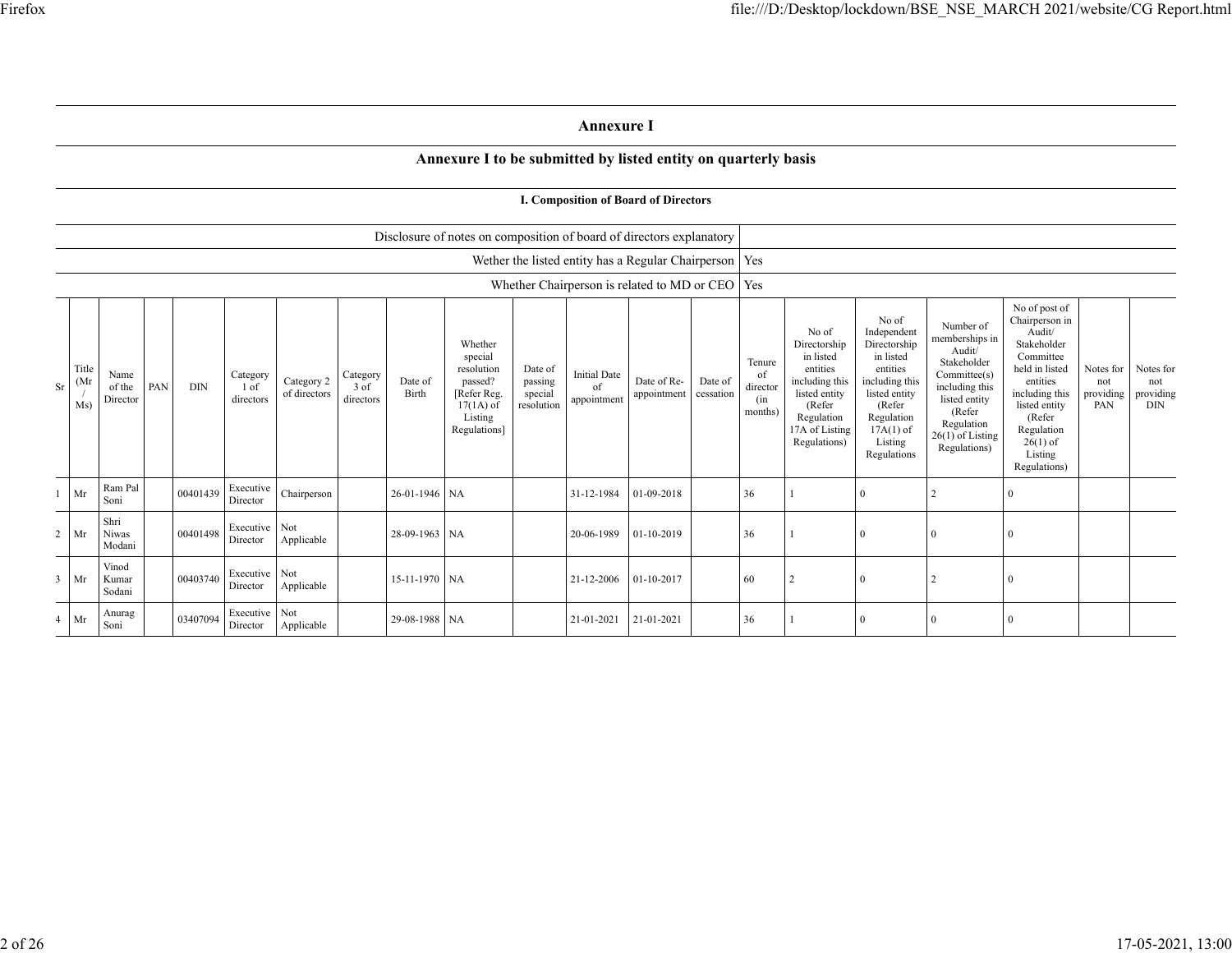|           |                      |                                                    |     |            |                                                |                                 |                               |                  |                                                                                                      |                                             |                                          | <b>I. Composition of Board of Directors</b> |                      |                                            |                                                                                                                                                |                                                                                                                                                                      |                                                                                                                                                                          |                                                                                                                                                                                            |
|-----------|----------------------|----------------------------------------------------|-----|------------|------------------------------------------------|---------------------------------|-------------------------------|------------------|------------------------------------------------------------------------------------------------------|---------------------------------------------|------------------------------------------|---------------------------------------------|----------------------|--------------------------------------------|------------------------------------------------------------------------------------------------------------------------------------------------|----------------------------------------------------------------------------------------------------------------------------------------------------------------------|--------------------------------------------------------------------------------------------------------------------------------------------------------------------------|--------------------------------------------------------------------------------------------------------------------------------------------------------------------------------------------|
|           |                      |                                                    |     |            |                                                |                                 |                               |                  | Disclosure of notes on composition of board of directors explanatory                                 |                                             |                                          |                                             |                      |                                            |                                                                                                                                                |                                                                                                                                                                      |                                                                                                                                                                          |                                                                                                                                                                                            |
|           |                      | Wether the listed entity has a Regular Chairperson |     |            |                                                |                                 |                               |                  |                                                                                                      |                                             |                                          |                                             |                      |                                            |                                                                                                                                                |                                                                                                                                                                      |                                                                                                                                                                          |                                                                                                                                                                                            |
| <b>Sr</b> | Title<br>(Mr)<br>Ms) | Name of the<br>Director                            | PAN | <b>DIN</b> | Category 1<br>of directors                     | Category<br>$2$ of<br>directors | Category<br>3 of<br>directors | Date of<br>Birth | Whether<br>special<br>resolution<br>passed?<br>[Refer Reg.<br>$17(1A)$ of<br>Listing<br>Regulations] | Date of<br>passing<br>special<br>resolution | <b>Initial Date</b><br>of<br>appointment | Date of Re-<br>appointment                  | Date of<br>cessation | Tenure<br>of<br>director<br>(in<br>months) | No of<br>Directorship<br>in listed<br>entities<br>including<br>this listed<br>entity (Refer<br>Regulation<br>17A of<br>Listing<br>Regulations) | No of<br>Independent<br>Directorship<br>in listed<br>entities<br>including<br>this listed<br>entity<br>(Refer<br>Regulation<br>$17A(1)$ of<br>Listing<br>Regulations | Number of<br>memberships<br>in Audit/<br>Stakeholder<br>Committee(s)<br>including this<br>listed entity<br>(Refer<br>Regulation<br>$26(1)$ of<br>Listing<br>Regulations) | No of po<br>of<br>Chairpers<br>in Audit<br>Stakeholc<br>Committ<br>held in<br>listed<br>entities<br>includin<br>this liste<br>entity (Re<br>Regulatio<br>$26(1)$ o<br>Listing<br>Regulatio |
| 5         | Mr                   | Achintya<br>Karati                                 |     | 00024412   | Non-<br>Executive -<br>Independent<br>Director | Not<br>Applicable               |                               | 23-03-1946 Yes   |                                                                                                      | 30-09-2019 26-12-2004                       |                                          | 01-10-2019                                  |                      | 60                                         | 6                                                                                                                                              | 6                                                                                                                                                                    | 3                                                                                                                                                                        | 5                                                                                                                                                                                          |
| 6         | Mr                   | Tapan Kumar<br>Mukhopadhyay                        |     | 00239251   | Non-<br>Executive -<br>Independent<br>Director | Not<br>Applicable               |                               | $03-09-1949$ NA  |                                                                                                      |                                             | 07-02-2011                               | 01-10-2019                                  |                      | 60                                         | 1                                                                                                                                              | $\mathbf{1}$                                                                                                                                                         |                                                                                                                                                                          | $\theta$                                                                                                                                                                                   |
| 7         | Mrs                  | Jyoti Sharma                                       |     | 08741591   | Non-<br>Executive -<br>Independent<br>Director | Not<br>Applicable               |                               | 27-04-1963 NA    |                                                                                                      |                                             | 24-06-2020                               | 24-06-2020                                  |                      | 60                                         |                                                                                                                                                |                                                                                                                                                                      | $\theta$                                                                                                                                                                 | $\Omega$                                                                                                                                                                                   |
| 8         | Mr                   | Yaduvendra<br>Mathur                               |     | 00307650   | Non-<br>Executive -<br>Independent<br>Director | Not<br>Applicable               |                               | 09-11-1959 NA    |                                                                                                      |                                             | 21-01-2021                               | 21-01-2021                                  |                      | 60                                         |                                                                                                                                                | $\mathbf{1}$                                                                                                                                                         | $\theta$                                                                                                                                                                 | $\Omega$                                                                                                                                                                                   |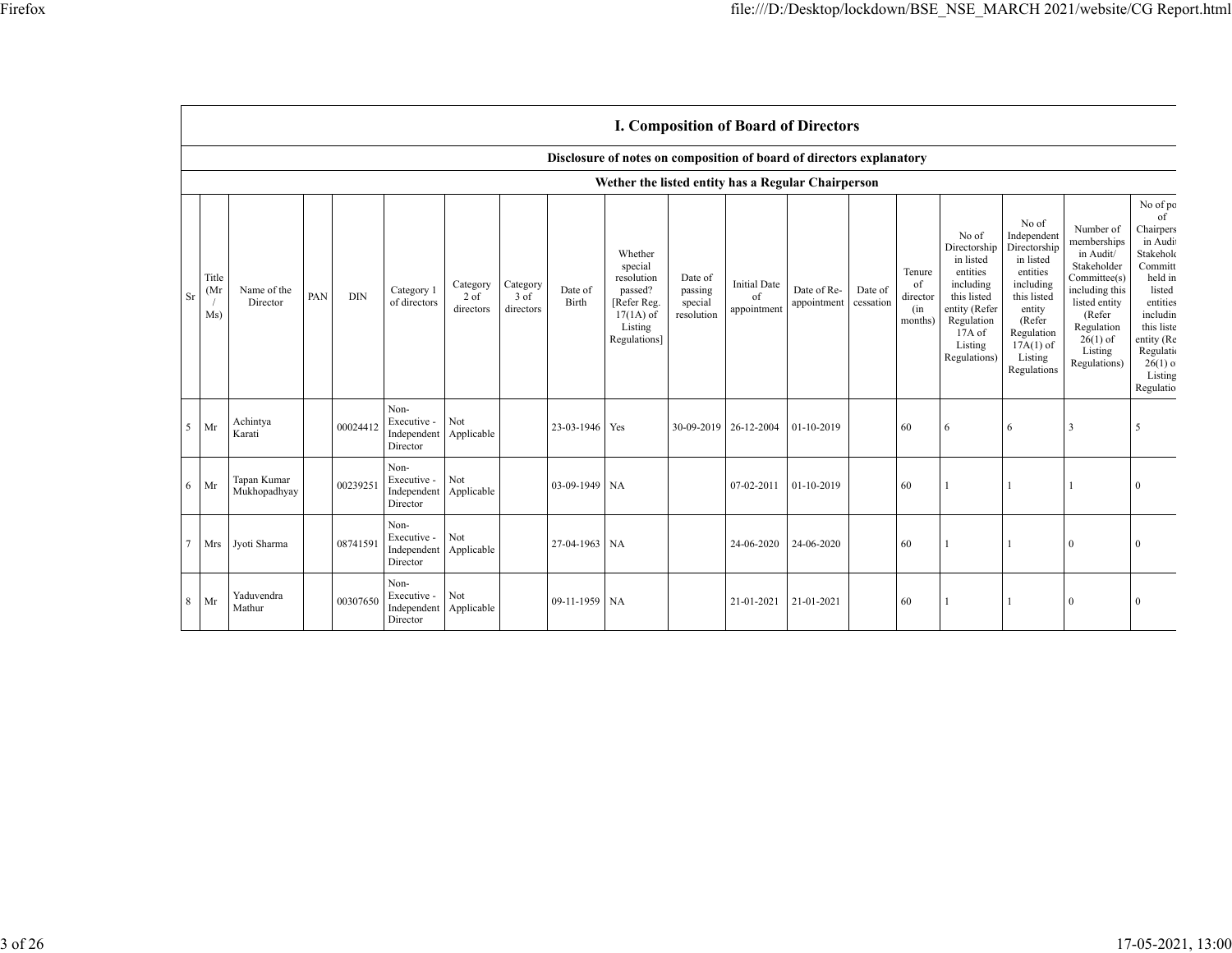|    | <b>Audit Committee Details</b> |                                                       |                                                |                            |                        |                      |                |
|----|--------------------------------|-------------------------------------------------------|------------------------------------------------|----------------------------|------------------------|----------------------|----------------|
|    |                                | Whether the Audit Committee has a Regular Chairperson | <b>Yes</b>                                     |                            |                        |                      |                |
| Sr | <b>DIN</b><br>Number           | Name of Committee<br>members                          | Category 1 of directors                        | Category 2 of<br>directors | Date of<br>Appointment | Date of<br>Cessation | <b>Remarks</b> |
|    | 00024412                       | Achintya Karati                                       | Non-Executive -<br><b>Independent Director</b> | Chairperson                | 31-01-2005             |                      |                |
|    | 00401439                       | Ram Pal Soni                                          | <b>Executive Director</b>                      | Member                     | 09-03-2002             |                      |                |
|    | 00239251                       | Tapan Kumar<br>Mukhopadhyay                           | Non-Executive -<br><b>Independent Director</b> | Member                     | 01-05-2014             |                      |                |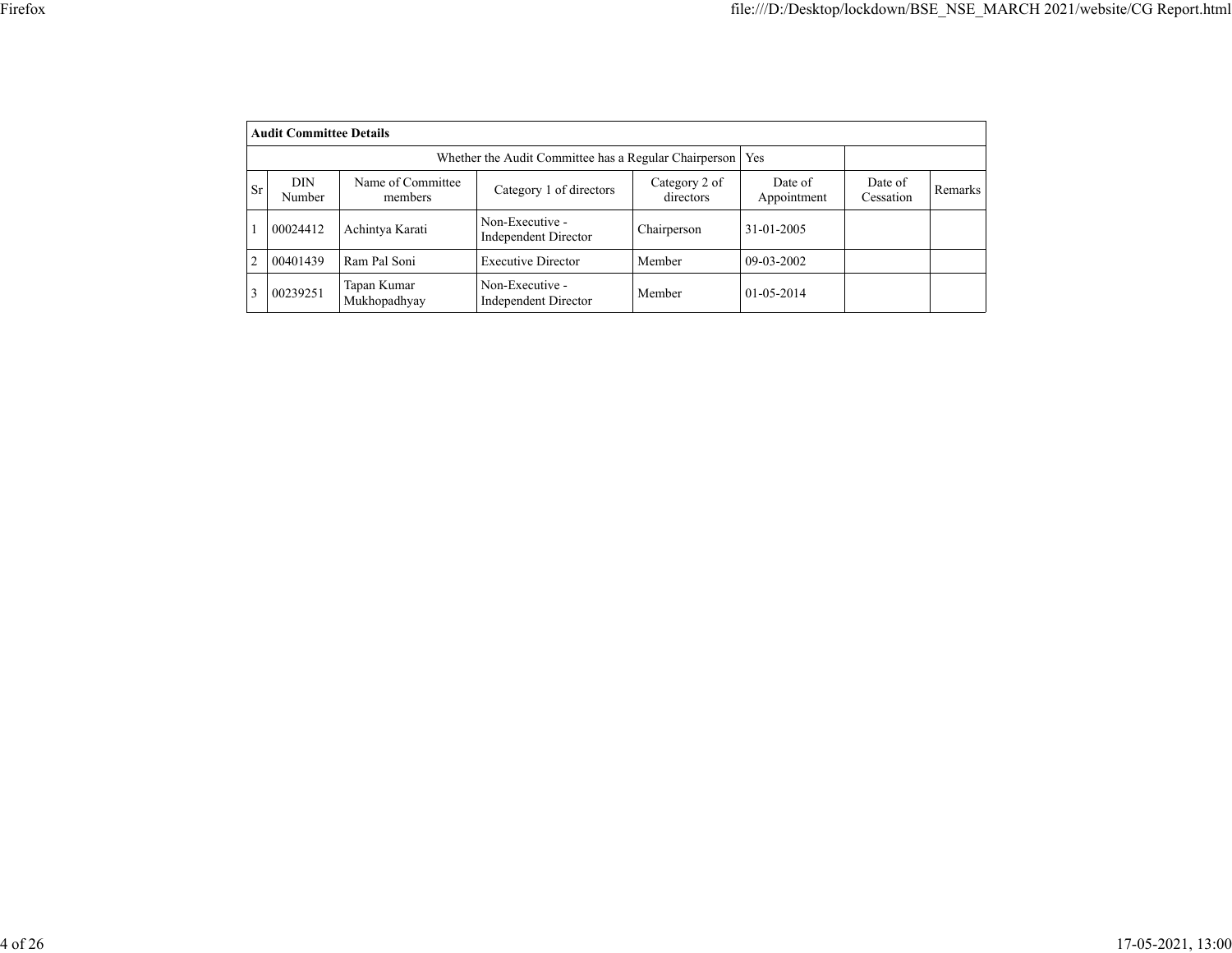|                |               | Nomination and remuneration committee |                                                                             |                            |                        |                      |         |
|----------------|---------------|---------------------------------------|-----------------------------------------------------------------------------|----------------------------|------------------------|----------------------|---------|
|                |               |                                       | Whether the Nomination and remuneration committee has a Regular Chairperson |                            | <b>Yes</b>             |                      |         |
| <b>Sr</b>      | DIN<br>Number | Name of Committee<br>members          | Category 1 of directors                                                     | Category 2 of<br>directors | Date of<br>Appointment | Date of<br>Cessation | Remarks |
|                | 00024412      | Achintya Karati                       | Non-Executive -<br><b>Independent Director</b>                              | Chairperson                | 31-01-2005             |                      |         |
| $\overline{2}$ | 00401439      | Ram Pal Soni                          | <b>Executive Director</b>                                                   | Member                     | $09-03-2002$           |                      |         |
| 3              | 00239251      | Tapan Kumar<br>Mukhopadhyay           | Non-Executive -<br><b>Independent Director</b>                              | Member                     | $01 - 0.5 - 2014$      |                      |         |
| 4              | 08741591      | Jyoti Sharma                          | Non-Executive -<br><b>Independent Director</b>                              | Member                     | 24-06-2020             |                      |         |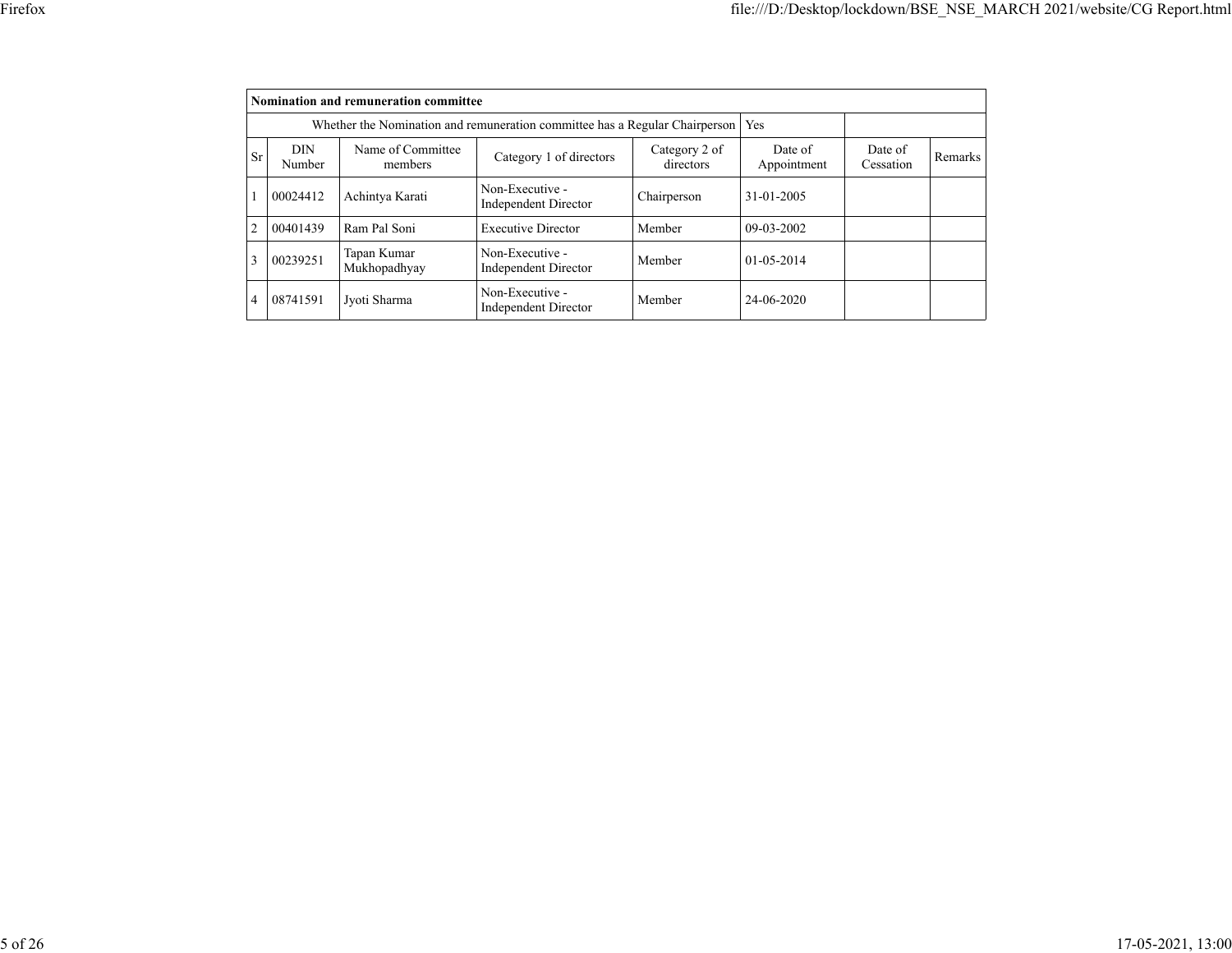| ٧ |
|---|
|   |

|                | <b>Stakeholders Relationship Committee</b> |                              |                                                                           |                        |                      |         |  |  |  |  |  |  |
|----------------|--------------------------------------------|------------------------------|---------------------------------------------------------------------------|------------------------|----------------------|---------|--|--|--|--|--|--|
|                |                                            |                              | Whether the Stakeholders Relationship Committee has a Regular Chairperson |                        | Yes                  |         |  |  |  |  |  |  |
| <b>Sr</b>      | DIN<br>Number                              | Name of Committee<br>members | Category 2 of<br>directors                                                | Date of<br>Appointment | Date of<br>Cessation | Remarks |  |  |  |  |  |  |
|                | 00024412                                   | Achintya Karati              | Non-Executive -<br><b>Independent Director</b>                            | Chairperson            | 31-01-2005           |         |  |  |  |  |  |  |
| $\overline{2}$ | 00401439                                   | Ram Pal Soni                 | <b>Executive Director</b>                                                 | Member                 | $09-03-2002$         |         |  |  |  |  |  |  |
|                | 00239251                                   | Tapan Kumar<br>Mukhopadhyay  | Non-Executive -<br><b>Independent Director</b>                            | Member                 | 29-01-2020           |         |  |  |  |  |  |  |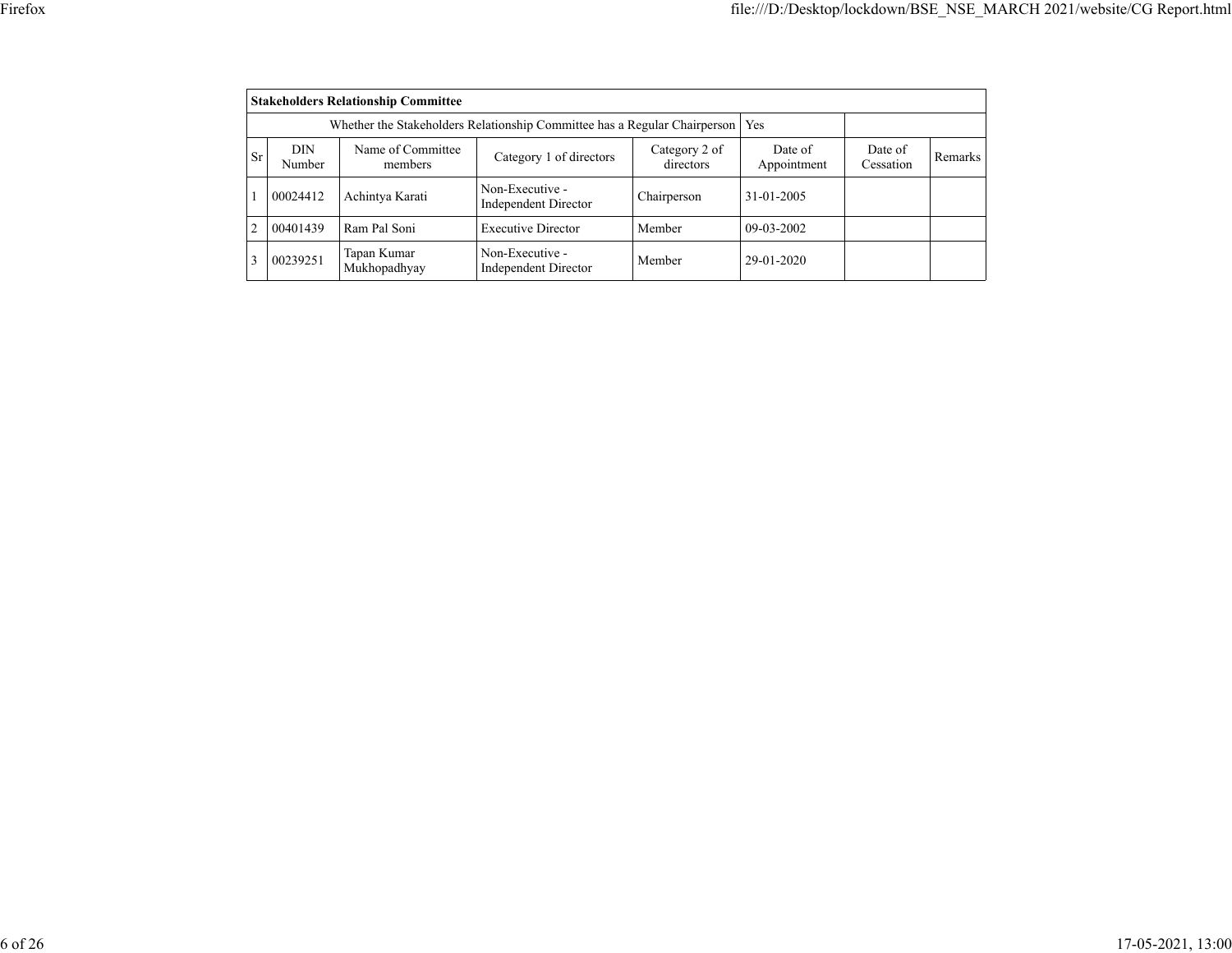|           | <b>Risk Management Committee</b> |                                                                 |                            |                            |                        |                      |         |  |  |  |  |  |
|-----------|----------------------------------|-----------------------------------------------------------------|----------------------------|----------------------------|------------------------|----------------------|---------|--|--|--|--|--|
|           |                                  | Whether the Risk Management Committee has a Regular Chairperson |                            |                            |                        |                      |         |  |  |  |  |  |
| <b>Sr</b> | DIN<br>Number                    | Name of Committee<br>members                                    | Category 1 of<br>directors | Category 2 of<br>directors | Date of<br>Appointment | Date of<br>Cessation | Remarks |  |  |  |  |  |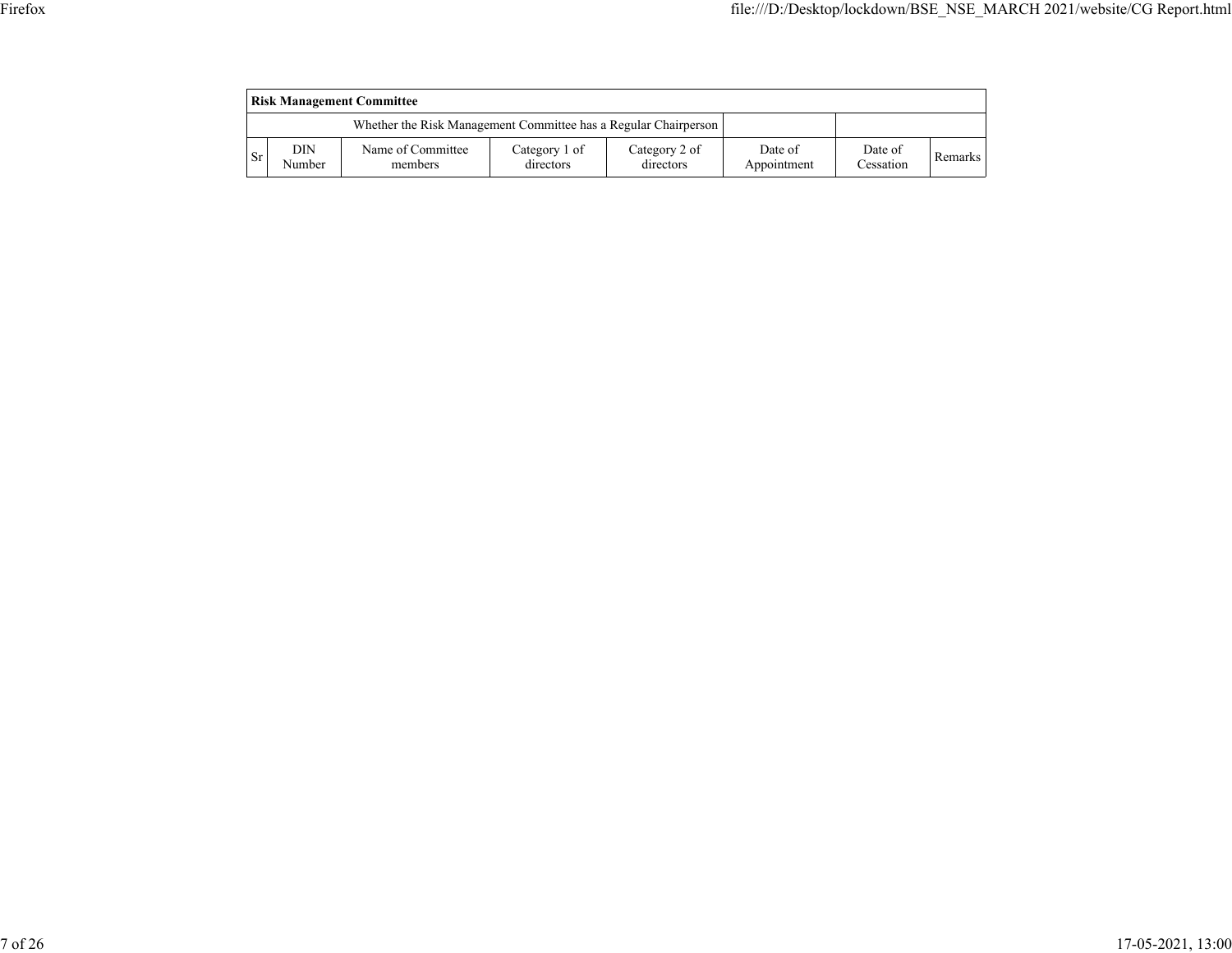|                |               | <b>Corporate Social Responsibility Committee</b> |                                                                                 |                            |                        |                      |         |
|----------------|---------------|--------------------------------------------------|---------------------------------------------------------------------------------|----------------------------|------------------------|----------------------|---------|
|                |               |                                                  | Whether the Corporate Social Responsibility Committee has a Regular Chairperson |                            | Yes                    |                      |         |
| <b>Sr</b>      | DIN<br>Number | Name of Committee<br>members                     | Category 1 of directors                                                         | Category 2 of<br>directors | Date of<br>Appointment | Date of<br>Cessation | Remarks |
|                | 00401439      | Ram Pal Soni                                     | <b>Executive Director</b>                                                       | Chairperson                | 30-04-2014             |                      |         |
| $\overline{2}$ | 00401498      | Shri Niwas Modani                                | <b>Executive Director</b>                                                       | Member                     | 30-04-2014             |                      |         |
| $\mathcal{E}$  | 00239251      | Tapan Kumar<br>Mukhopadhyay                      | Non-Executive -<br><b>Independent Director</b>                                  | Member                     | 29-01-2020             |                      |         |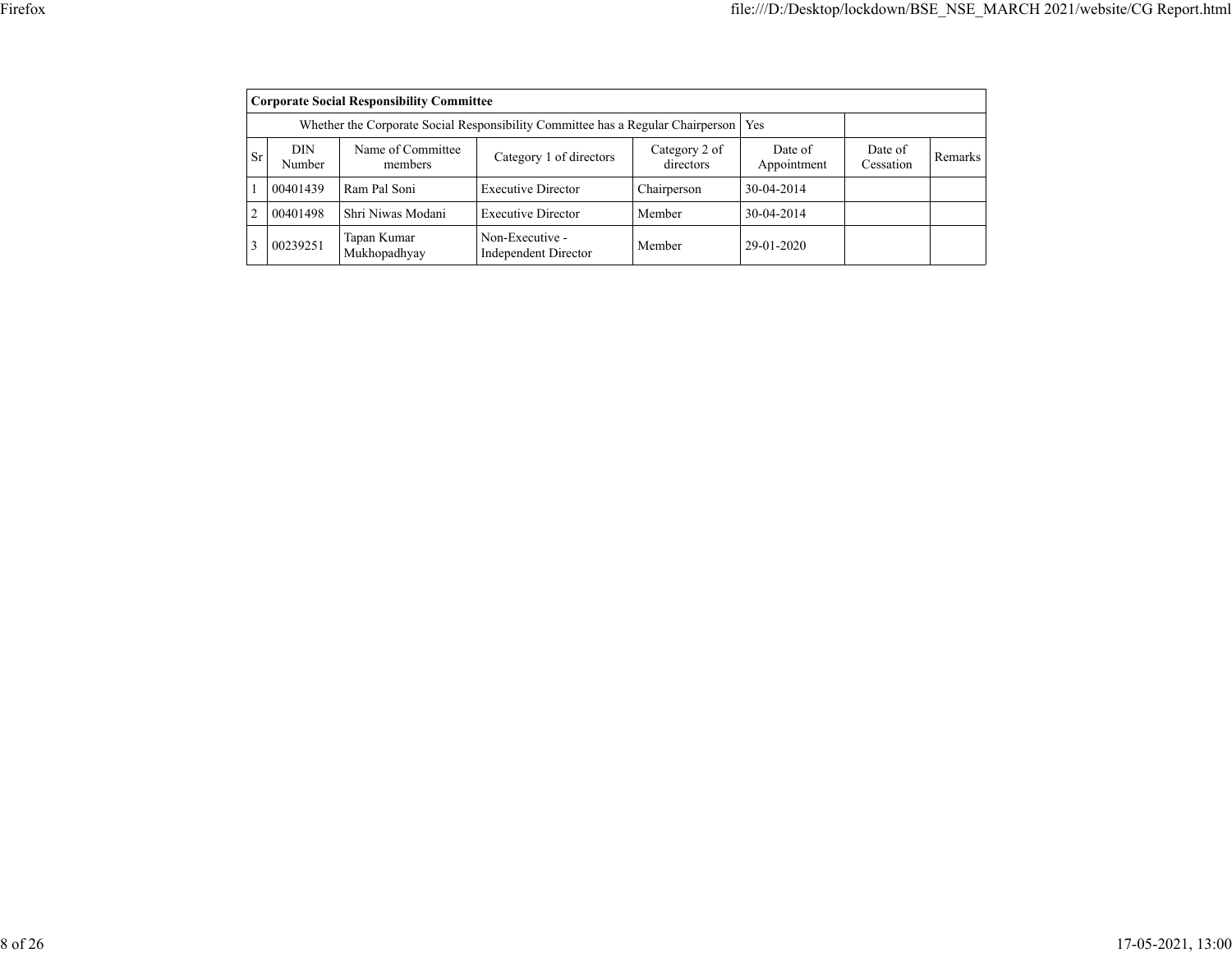| <b>Other Committee</b> |  |                                                                                                                                     |  |  |  |  |  |  |
|------------------------|--|-------------------------------------------------------------------------------------------------------------------------------------|--|--|--|--|--|--|
|                        |  | Sr   DIN Number   Name of Committee members   Name of other committee   Category 1 of directors   Category 2 of directors   Remarks |  |  |  |  |  |  |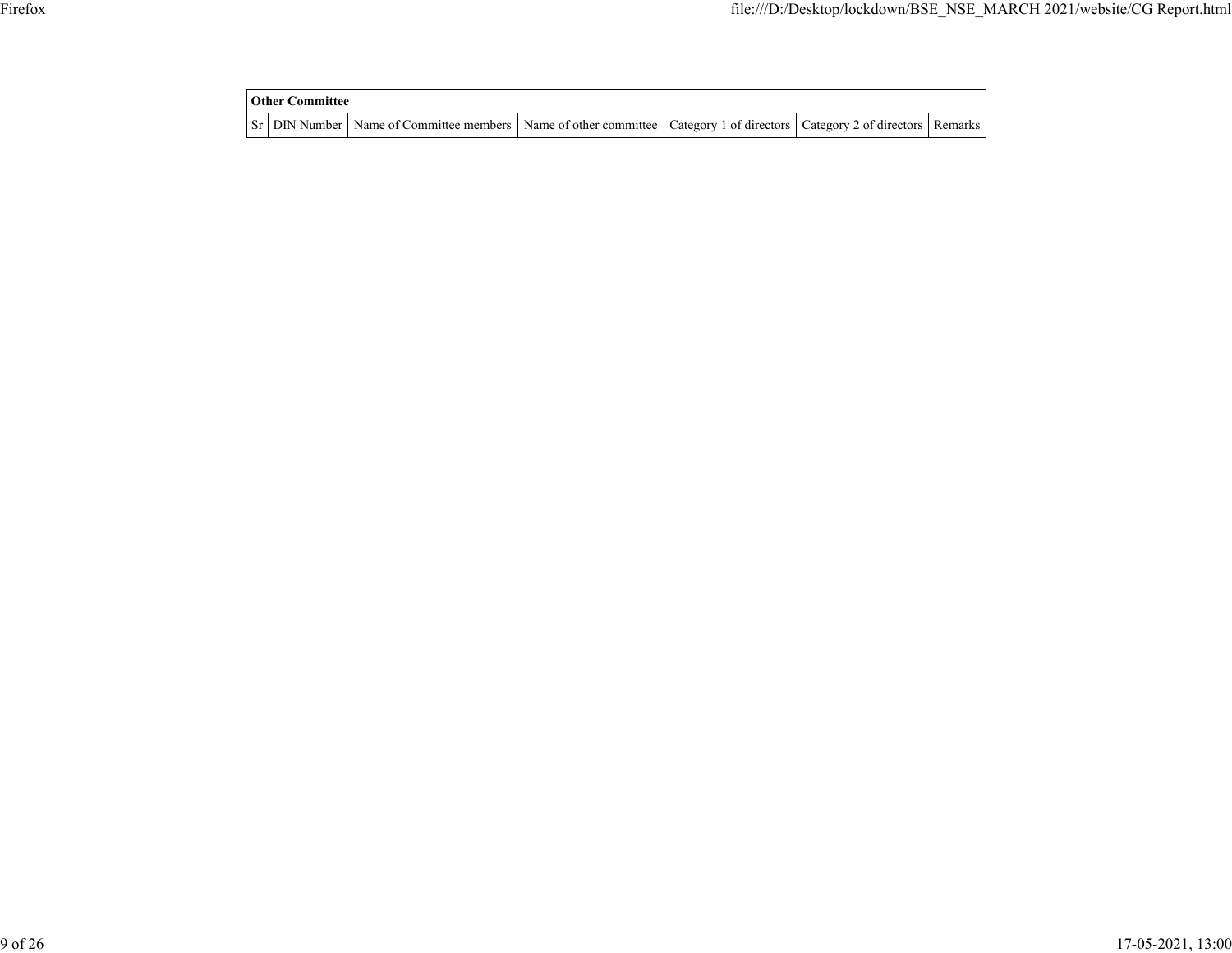|                | <b>Annexure 1</b>                                             |                                                          |                                                                      |                                    |                                                     |                                    |                                                           |  |  |  |  |
|----------------|---------------------------------------------------------------|----------------------------------------------------------|----------------------------------------------------------------------|------------------------------------|-----------------------------------------------------|------------------------------------|-----------------------------------------------------------|--|--|--|--|
|                | Annexure 1                                                    |                                                          |                                                                      |                                    |                                                     |                                    |                                                           |  |  |  |  |
|                | <b>III. Meeting of Board of Directors</b>                     |                                                          |                                                                      |                                    |                                                     |                                    |                                                           |  |  |  |  |
|                | Disclosure of notes on meeting of board of                    | directors explanatory                                    |                                                                      |                                    |                                                     |                                    |                                                           |  |  |  |  |
| <b>Sr</b>      | $Date(s)$ of meeting<br>$(if any)$ in the<br>previous quarter | Date(s) of<br>meeting (if any) in<br>the current quarter | Maximum gap<br>between any two<br>consecutive (in<br>number of days) | Notes for not<br>providing<br>Date | Whether<br>requirement of<br>Ouorum met<br>(Yes/No) | Number of<br>Directors<br>present* | No. of Independent<br>Directors attending<br>the meeting* |  |  |  |  |
|                | 31-10-2020                                                    |                                                          |                                                                      |                                    | Yes                                                 | 6                                  | 3                                                         |  |  |  |  |
| $\overline{2}$ | 30-12-2020                                                    |                                                          | 59                                                                   |                                    | Yes                                                 | 6                                  | 3                                                         |  |  |  |  |
| 3              |                                                               | 21-01-2021                                               | 21                                                                   |                                    | Yes                                                 | 6                                  | 3                                                         |  |  |  |  |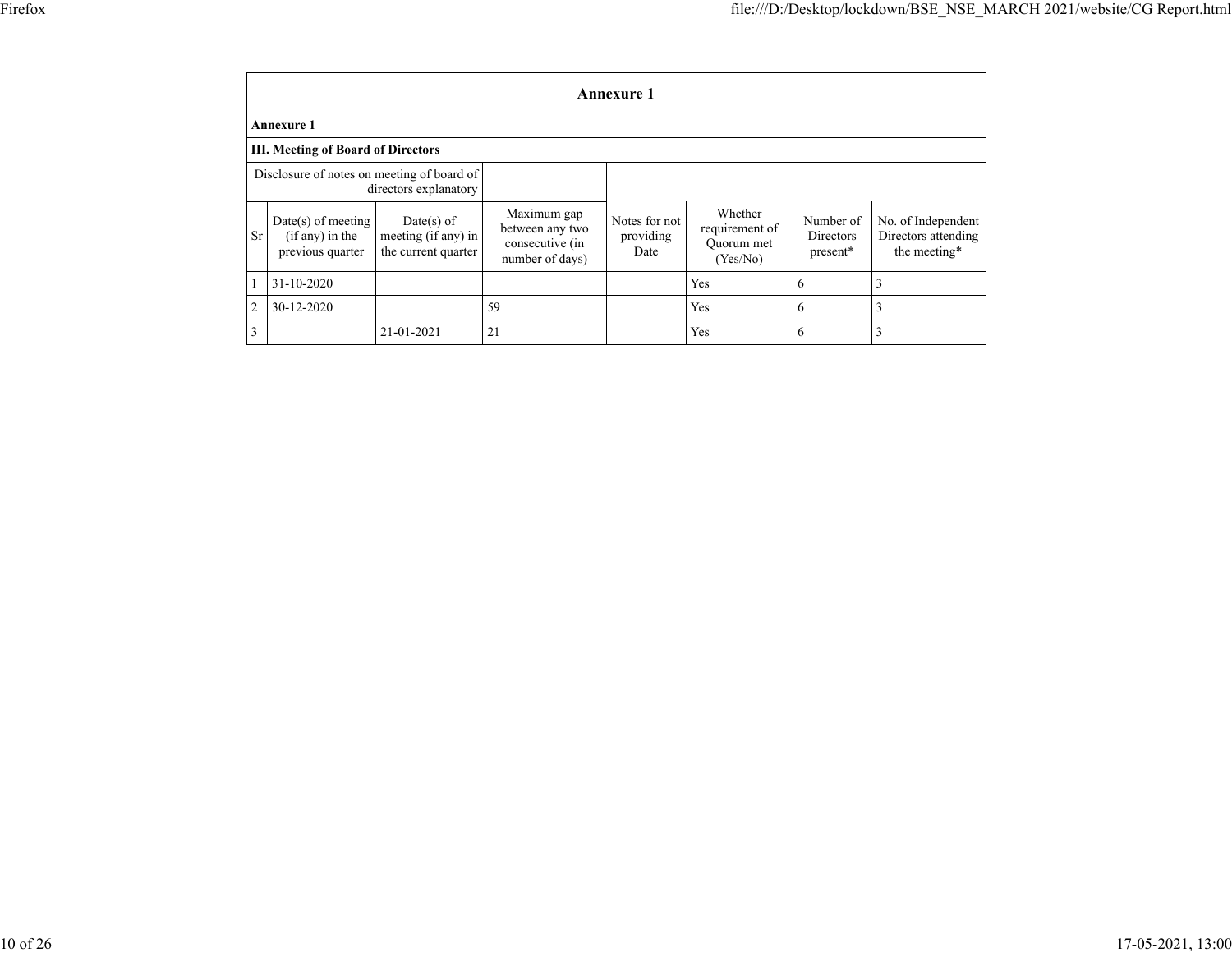|                | Annexure 1                                               |                                                                                                               |                                                                      |                               |                                       |                                                     |                                           |                                                                        |
|----------------|----------------------------------------------------------|---------------------------------------------------------------------------------------------------------------|----------------------------------------------------------------------|-------------------------------|---------------------------------------|-----------------------------------------------------|-------------------------------------------|------------------------------------------------------------------------|
|                | <b>IV. Meeting of Committees</b>                         |                                                                                                               |                                                                      |                               |                                       |                                                     |                                           |                                                                        |
|                | Disclosure of notes on meeting of committees explanatory |                                                                                                               |                                                                      |                               |                                       |                                                     |                                           |                                                                        |
| Sr             | Name of<br>Committee                                     | $Date(s)$ of meeting<br>(Enter dates of<br>Previous quarter and<br>Current quarter in<br>chronological order) | Maximum gap<br>between any two<br>consecutive (in<br>number of days) | Name of<br>other<br>committee | Reson for<br>not<br>providing<br>date | Whether<br>requirement of<br>Ouorum met<br>(Yes/No) | Number of<br><b>Directors</b><br>present* | No. of<br>Independent<br><b>Directors</b><br>attending the<br>meeting* |
| 1              | Audit<br>Committee                                       | $31 - 10 - 2020$                                                                                              |                                                                      |                               |                                       | Yes                                                 | 3                                         | $\overline{c}$                                                         |
| $\overline{c}$ | Audit<br>Committee                                       | 21-01-2021                                                                                                    | 81                                                                   |                               |                                       | Yes                                                 | 3                                         | 2                                                                      |
| 3              | Stakeholders<br>Relationship<br>Committee                | $31 - 10 - 2020$                                                                                              |                                                                      |                               |                                       | Yes                                                 | 3                                         | 2                                                                      |
| 4              | <b>Stakeholders</b><br>Relationship<br>Committee         | 21-01-2021                                                                                                    |                                                                      |                               |                                       | Yes                                                 | 3                                         | 2                                                                      |
| 5              | Corporate Social<br>Responsibility<br>Committee          | 31-10-2020                                                                                                    |                                                                      |                               |                                       | Yes                                                 | 3                                         |                                                                        |
| 6              | Corporate Social<br>Responsibility<br>Committee          | 21-01-2021                                                                                                    |                                                                      |                               |                                       | Yes                                                 | 3                                         |                                                                        |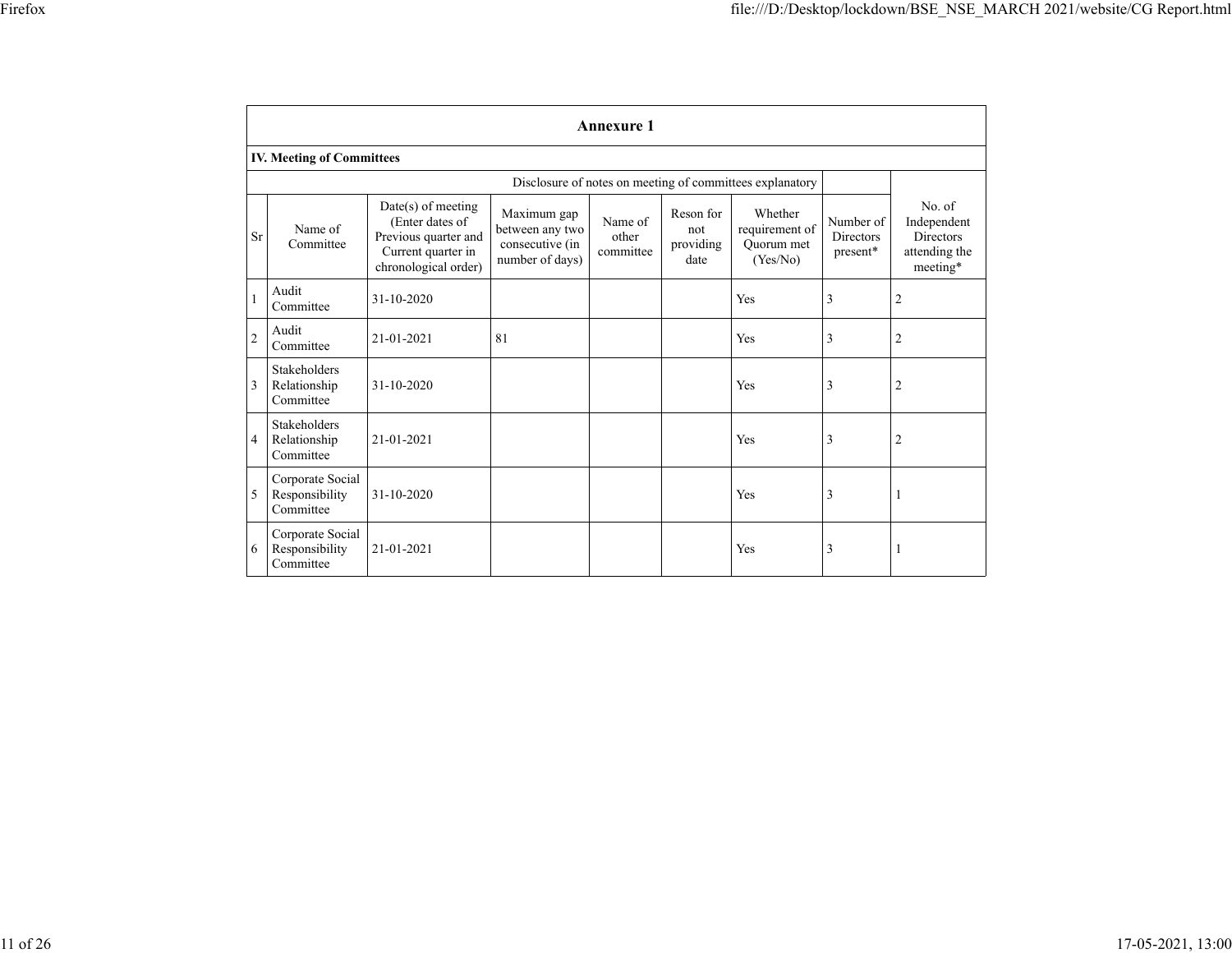|           | <b>Annexure 1</b>                           |                                                                                                               |                                                                      |                               |                                       |                                                     |                                    |                                                                        |
|-----------|---------------------------------------------|---------------------------------------------------------------------------------------------------------------|----------------------------------------------------------------------|-------------------------------|---------------------------------------|-----------------------------------------------------|------------------------------------|------------------------------------------------------------------------|
|           | <b>IV. Meeting of Committees</b>            |                                                                                                               |                                                                      |                               |                                       |                                                     |                                    |                                                                        |
| <b>Sr</b> | Name of<br>Committee                        | $Date(s)$ of meeting<br>(Enter dates of<br>Previous quarter and<br>Current quarter in<br>chronological order) | Maximum gap<br>between any two<br>consecutive (in<br>number of days) | Name of<br>other<br>committee | Reson for<br>not<br>providing<br>date | Whether<br>requirement of<br>Ouorum met<br>(Yes/No) | Number of<br>Directors<br>present* | No. of<br>Independent<br><b>Directors</b><br>attending the<br>meeting* |
|           | Nomination and<br>remuneration<br>committee | 21-01-2021                                                                                                    |                                                                      |                               |                                       | Yes                                                 | $\overline{4}$                     | 3                                                                      |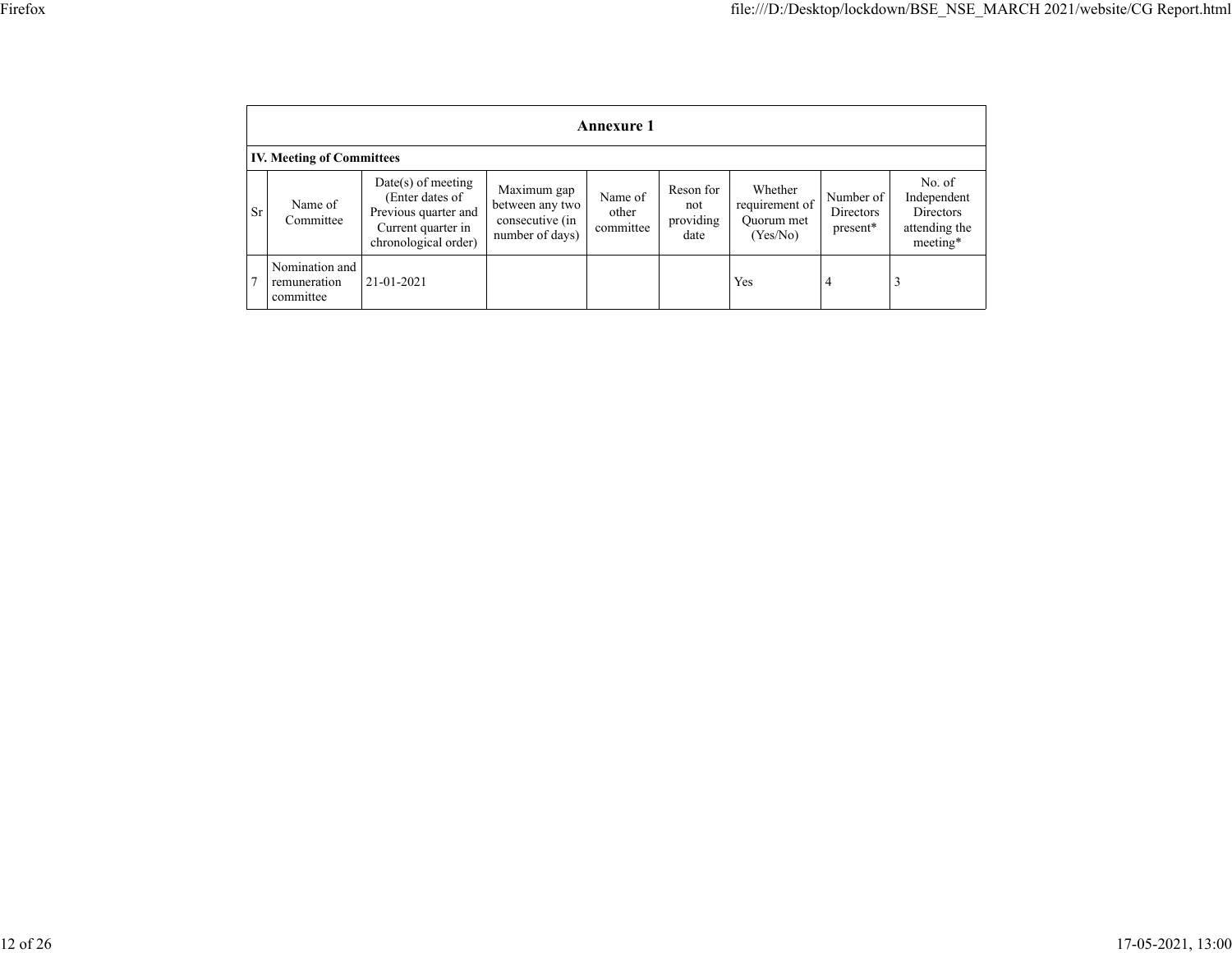|           | Annexure 1                                                                                                |                                  |                                                                    |  |  |
|-----------|-----------------------------------------------------------------------------------------------------------|----------------------------------|--------------------------------------------------------------------|--|--|
|           | <b>V. Related Party Transactions</b>                                                                      |                                  |                                                                    |  |  |
| <b>Sr</b> | Subject                                                                                                   | Compliance status<br>(Yes/No/NA) | If status is "No" details of non-<br>compliance may be given here. |  |  |
|           | Whether prior approval of audit committee obtained                                                        | Yes                              |                                                                    |  |  |
|           | Whether shareholder approval obtained for material RPT                                                    | <b>NA</b>                        |                                                                    |  |  |
|           | Whether details of RPT entered into pursuant to omnibus approval<br>have been reviewed by Audit Committee | Yes                              |                                                                    |  |  |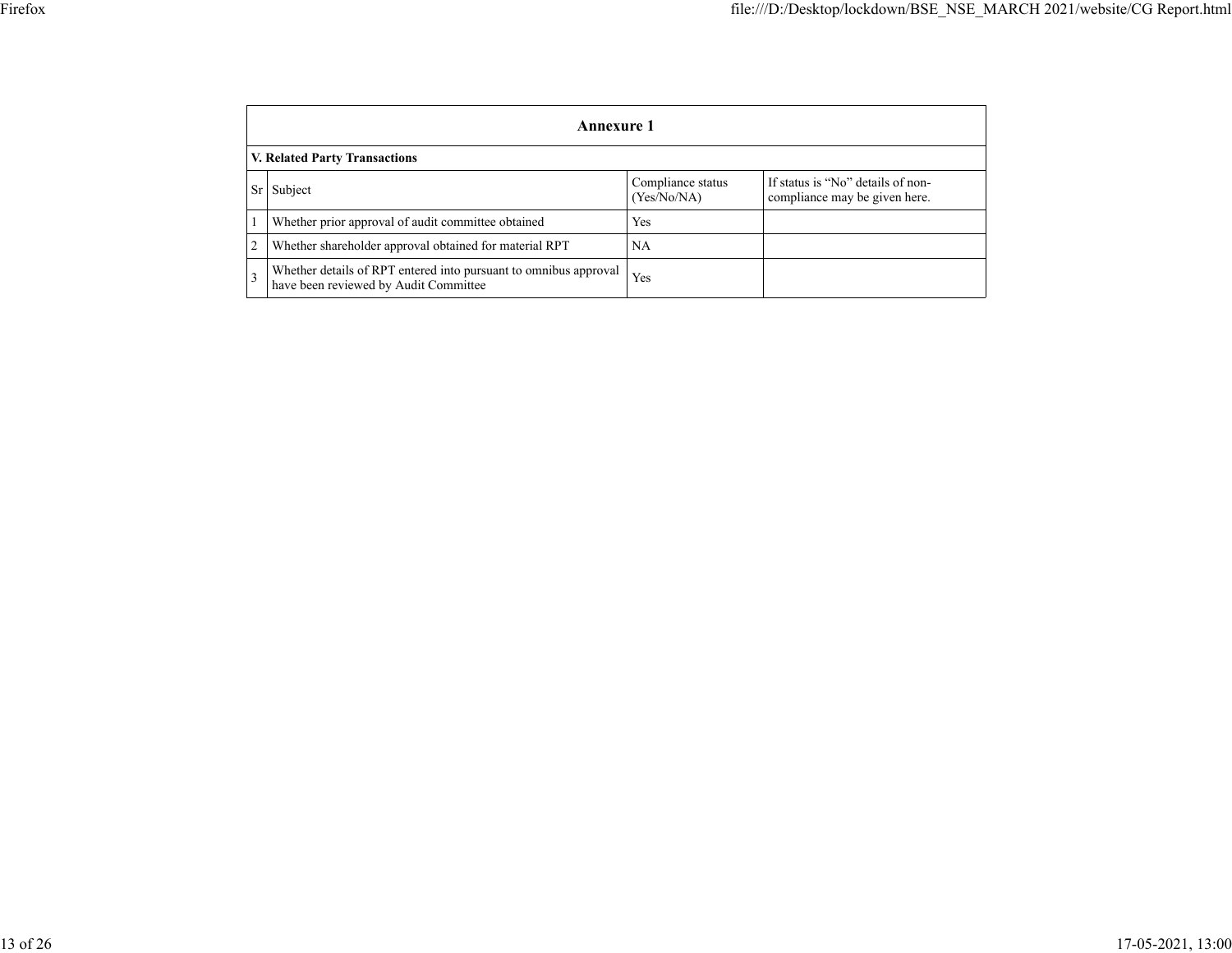|                 | <b>Annexure 1</b>                                                                                                                                                                                               |                               |  |  |  |  |
|-----------------|-----------------------------------------------------------------------------------------------------------------------------------------------------------------------------------------------------------------|-------------------------------|--|--|--|--|
|                 | <b>VI.</b> Affirmations                                                                                                                                                                                         |                               |  |  |  |  |
| Sr <sub>1</sub> | Subject                                                                                                                                                                                                         | Compliance status<br>(Yes/No) |  |  |  |  |
|                 | The composition of Board of Directors is in terms of SEBI (Listing obligations and disclosure requirements)<br>Regulations, 2015                                                                                | Yes                           |  |  |  |  |
| $\overline{c}$  | The composition of the following committees is in terms of SEBI(Listing obligations and disclosure<br>requirements) Regulations, 2015 a. Audit Committee                                                        | Yes                           |  |  |  |  |
| $\mathbf{3}$    | The composition of the following committees is in terms of SEBI(Listing obligations and disclosure<br>requirements) Regulations, 2015. b. Nomination & remuneration committee                                   | Yes                           |  |  |  |  |
| $\overline{4}$  | The composition of the following committees is in terms of SEBI(Listing obligations and disclosure<br>requirements) Regulations, 2015. c. Stakeholders relationship committee                                   | Yes                           |  |  |  |  |
| 5               | The composition of the following committees is in terms of SEBI(Listing obligations and disclosure<br>requirements) Regulations, 2015. d. Risk management committee (applicable to the top 500 listed entities) | <b>NA</b>                     |  |  |  |  |
| 6               | The committee members have been made aware of their powers, role and responsibilities as specified in SEBI<br>(Listing obligations and disclosure requirements) Regulations, 2015.                              | Yes                           |  |  |  |  |
| $\overline{7}$  | The meetings of the board of directors and the above committees have been conducted in the manner as specified<br>in SEBI (Listing obligations and disclosure requirements) Regulations, 2015.                  | Yes                           |  |  |  |  |
| 8               | This report and/or the report submitted in the previous quarter has been placed before Board of Directors.                                                                                                      | Yes                           |  |  |  |  |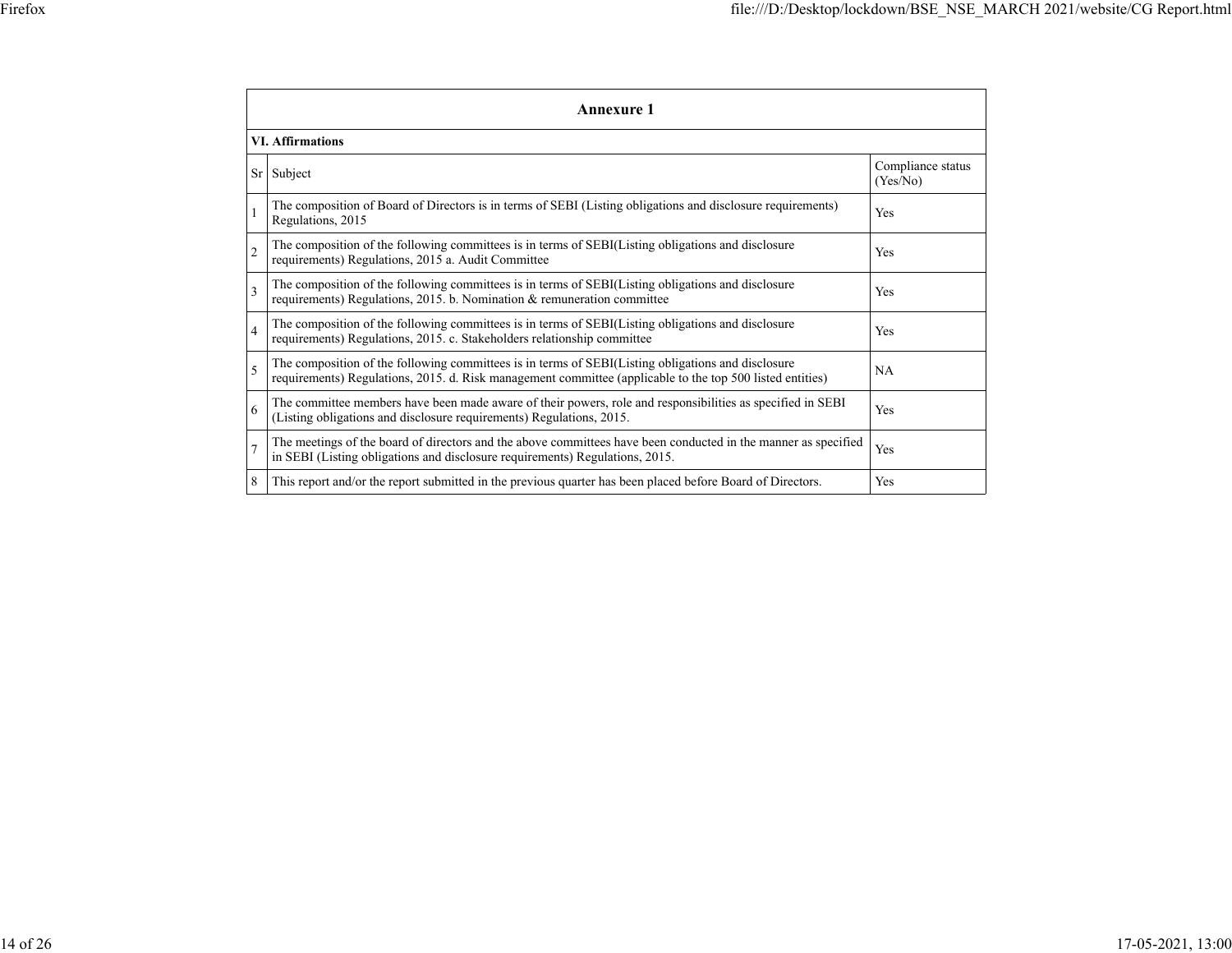|           | <b>Annexure 1</b> |                                          |  |  |
|-----------|-------------------|------------------------------------------|--|--|
| <b>Sr</b> | Subject           | Compliance status                        |  |  |
|           | Name of signatory | Anil Kumar Jain                          |  |  |
|           | Designation       | Company Secretary and Compliance Officer |  |  |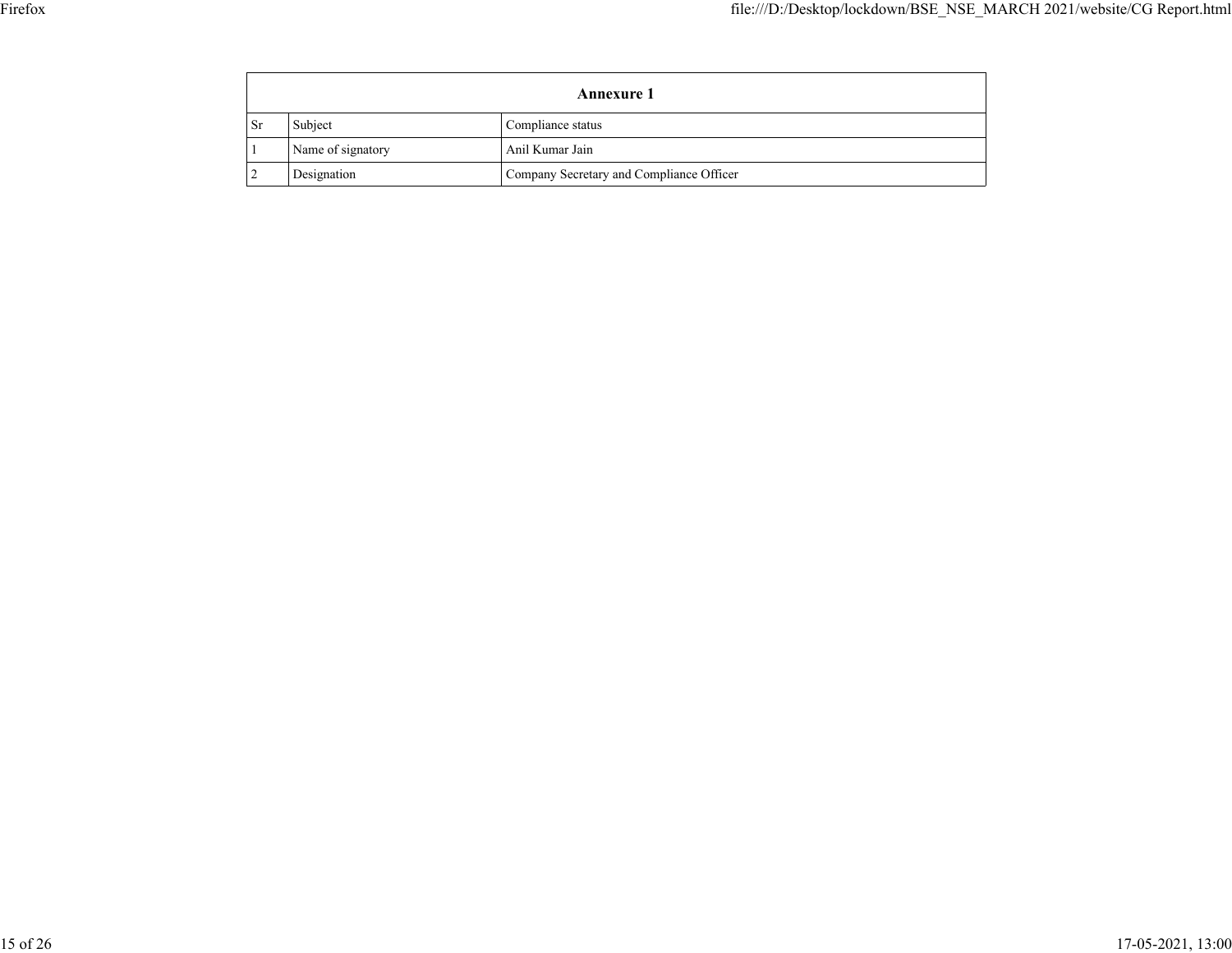|                | <b>Annexure II</b>                                                                                              |                                  |                                                                    |                     |  |  |
|----------------|-----------------------------------------------------------------------------------------------------------------|----------------------------------|--------------------------------------------------------------------|---------------------|--|--|
|                | Annexure II to be submitted by listed entity at the end of the financial year (for the whole of financial year) |                                  |                                                                    |                     |  |  |
|                | I. Disclosure on website in terms of Listing Regulations                                                        |                                  |                                                                    |                     |  |  |
| <b>Sr</b>      | Item                                                                                                            | Compliance status<br>(Yes/No/NA) | If status is "No" details of non-<br>compliance may be given here. | Web address         |  |  |
| 1              | Details of business                                                                                             | Yes                              |                                                                    | www.sangamgroup.com |  |  |
| $\overline{2}$ | Terms and conditions of appointment of<br>independent directors                                                 | Yes                              |                                                                    | www.sangamgroup.com |  |  |
| 3              | Composition of various committees of board<br>of directors                                                      | Yes                              |                                                                    | www.sangamgroup.com |  |  |
| $\overline{4}$ | Code of conduct of board of directors and<br>senior management personnel                                        | Yes                              |                                                                    | www.sangamgroup.com |  |  |
| 5              | Details of establishment of vigil mechanism/<br>Whistle Blower policy                                           | Yes                              |                                                                    | www.sangamgroup.com |  |  |
| 6              | Criteria of making payments to non-<br>executive directors                                                      | Yes                              |                                                                    | www.sangamgroup.com |  |  |
|                | Policy on dealing with related party<br>transactions                                                            | Yes                              |                                                                    | www.sangamgroup.com |  |  |
| 8              | Policy for determining 'material'<br>subsidiaries                                                               | Yes                              |                                                                    | www.sangamgroup.com |  |  |
| $\mathbf{Q}$   | Details of familiarization programmes<br>imparted to independent directors                                      | Yes                              |                                                                    | www.sangamgroup.com |  |  |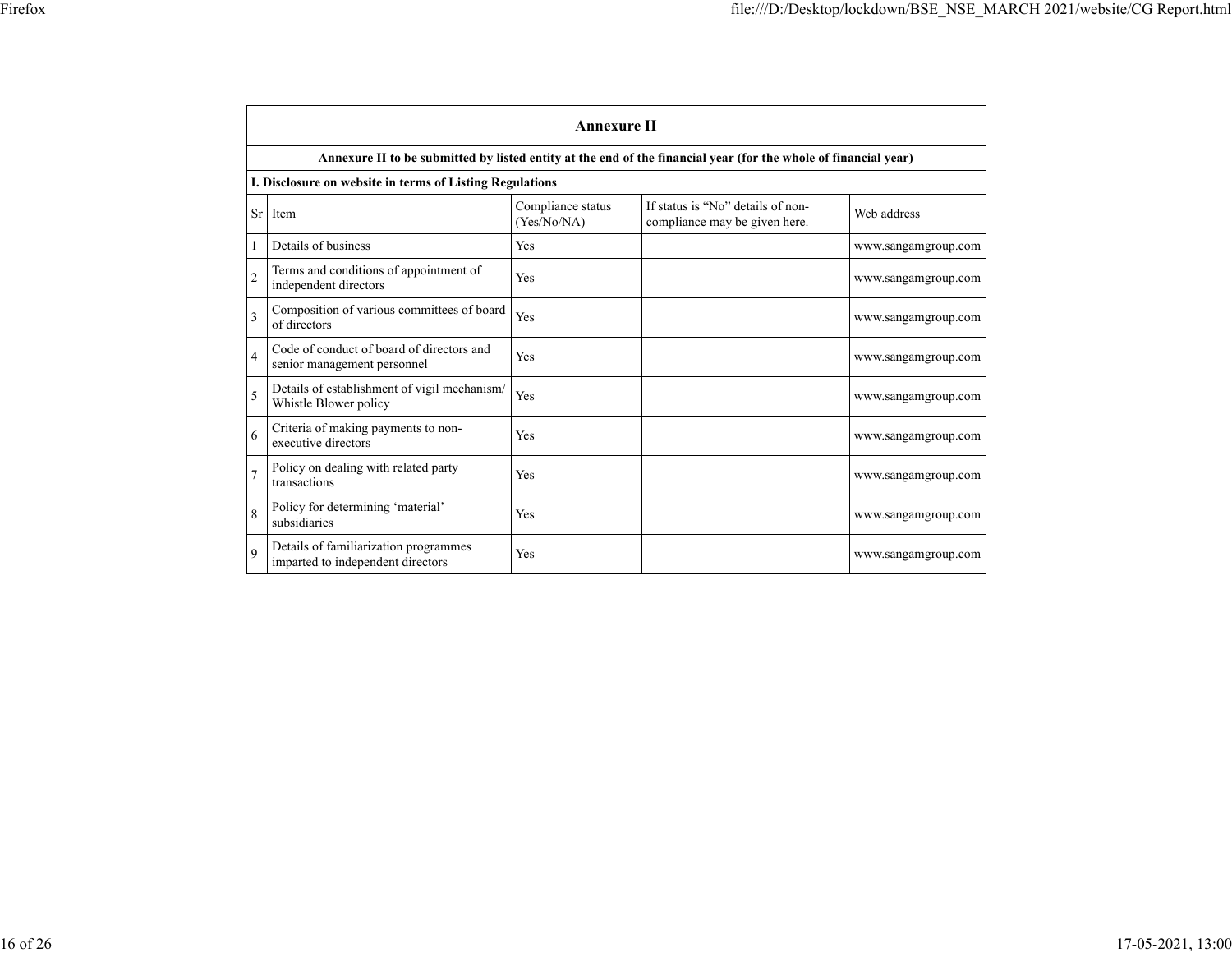|           | <b>Annexure II</b>                                                                                                                                                                              |                                  |                                                                      |                     |  |
|-----------|-------------------------------------------------------------------------------------------------------------------------------------------------------------------------------------------------|----------------------------------|----------------------------------------------------------------------|---------------------|--|
|           | Annexure II to be submitted by listed entity at the end of the financial year (for the whole of financial year)                                                                                 |                                  |                                                                      |                     |  |
|           | I. Disclosure on website in terms of Listing Regulations                                                                                                                                        |                                  |                                                                      |                     |  |
| <b>Sr</b> | Item                                                                                                                                                                                            | Compliance status<br>(Yes/No/NA) | If status is "No" details<br>of non-compliance may<br>be given here. | Web address         |  |
| 10        | Contact information of the designated officials of the listed<br>entity who are responsible for assisting and handling investor<br>grievances                                                   | Yes                              |                                                                      | www.sangamgroup.com |  |
| 11        | email address for grievance redressal and other relevant<br>details                                                                                                                             | Yes                              |                                                                      | www.sangamgroup.com |  |
| 12        | Financial results                                                                                                                                                                               | Yes                              |                                                                      | www.sangamgroup.com |  |
| 13        | Shareholding pattern                                                                                                                                                                            | Yes                              |                                                                      | www.sangamgroup.com |  |
| 14        | Details of agreements entered into with the media companies<br>and/or their associates                                                                                                          | <b>NA</b>                        |                                                                      |                     |  |
| 15        | Schedule of analyst or institutional investor meet and<br>presentations made by the listed entity to analysts or<br>institutional investors simultaneously with submission to<br>stock exchange | NA                               |                                                                      |                     |  |
| 16        | New name and the old name of the listed entity                                                                                                                                                  | <b>NA</b>                        |                                                                      |                     |  |
| 17        | Advertisements as per regulation 47 (1)                                                                                                                                                         | Yes                              |                                                                      | www.sangamgroup.com |  |
| 18        | Credit rating or revision in credit rating obtained                                                                                                                                             | Yes                              |                                                                      | www.sangamgroup.com |  |
| 19        | Separate audited financial statements of each subsidiary of<br>the listed entity in respect of a relevant financial year                                                                        | Yes                              |                                                                      | www.sangamgroup.com |  |
| 20        | Whether company has provided information under separate<br>section on its website as per Regulation $46(2)$                                                                                     | Yes                              |                                                                      | www.sangamgroup.com |  |
| 21        | Materiality Policy as per Regulation 30                                                                                                                                                         | Yes                              |                                                                      | www.sangamgroup.com |  |
| 22        | Dividend Distribution policy as per Regulation 43A (as<br>applicable)                                                                                                                           | Yes                              |                                                                      | www.sangamgroup.com |  |
| 23        | It is certified that these contents on the website of the listed<br>entity are correct                                                                                                          | Yes                              |                                                                      | www.sangamgroup.com |  |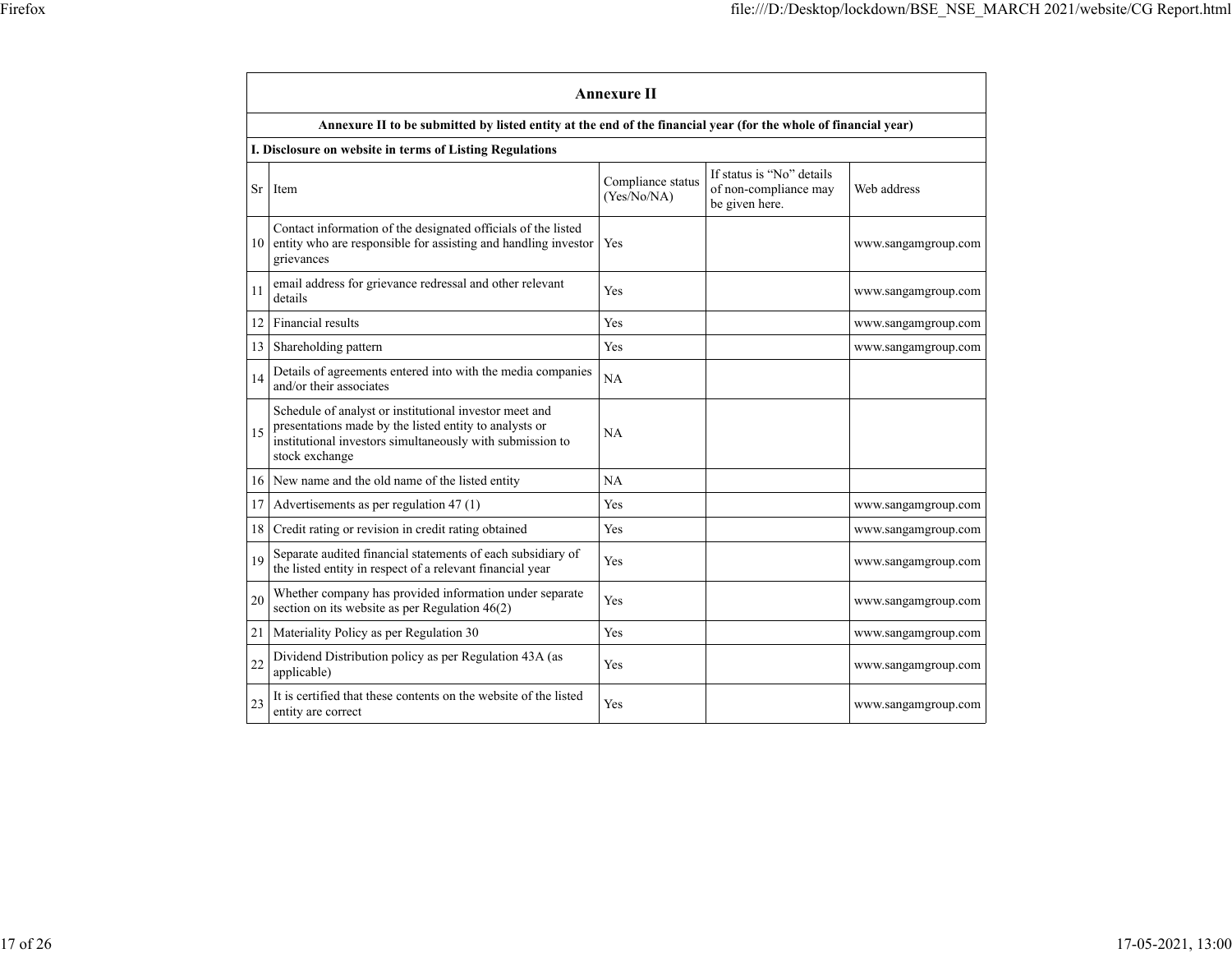|              | <b>Annexure II</b>                                                                                                   |                             |                                  |                                                                    |  |
|--------------|----------------------------------------------------------------------------------------------------------------------|-----------------------------|----------------------------------|--------------------------------------------------------------------|--|
|              | <b>II. Annual Affirmations</b>                                                                                       |                             |                                  |                                                                    |  |
| <b>Sr</b>    | Particulars                                                                                                          | Regulation<br>Number        | Compliance status<br>(Yes/No/NA) | If status is "No" details of non-<br>compliance may be given here. |  |
| $\mathbf{1}$ | Independent director(s) have been appointed in terms of<br>specified criteria of 'independence' and/or 'eligibility' | $16(1)(b) \&$<br>25(6)      | Yes                              |                                                                    |  |
| 2            | Board composition                                                                                                    | $17(1), 17(1A)$ &<br>17(1B) | Yes                              |                                                                    |  |
| 3            | Meeting of Board of directors                                                                                        | 17(2)                       | Yes                              |                                                                    |  |
| 4            | Quorum of Board meeting                                                                                              | 17(2A)                      | Yes                              |                                                                    |  |
| 5            | Review of Compliance Reports                                                                                         | 17(3)                       | Yes                              |                                                                    |  |
| 6            | Plans for orderly succession for appointments                                                                        | 17(4)                       | Yes                              |                                                                    |  |
|              | Code of Conduct                                                                                                      | 17(5)                       | Yes                              |                                                                    |  |
| 8            | Fees/compensation                                                                                                    | 17(6)                       | Yes                              |                                                                    |  |
| 9            | Minimum Information                                                                                                  | 17(7)                       | Yes                              |                                                                    |  |
| 10           | Compliance Certificate                                                                                               | 17(8)                       | Yes                              |                                                                    |  |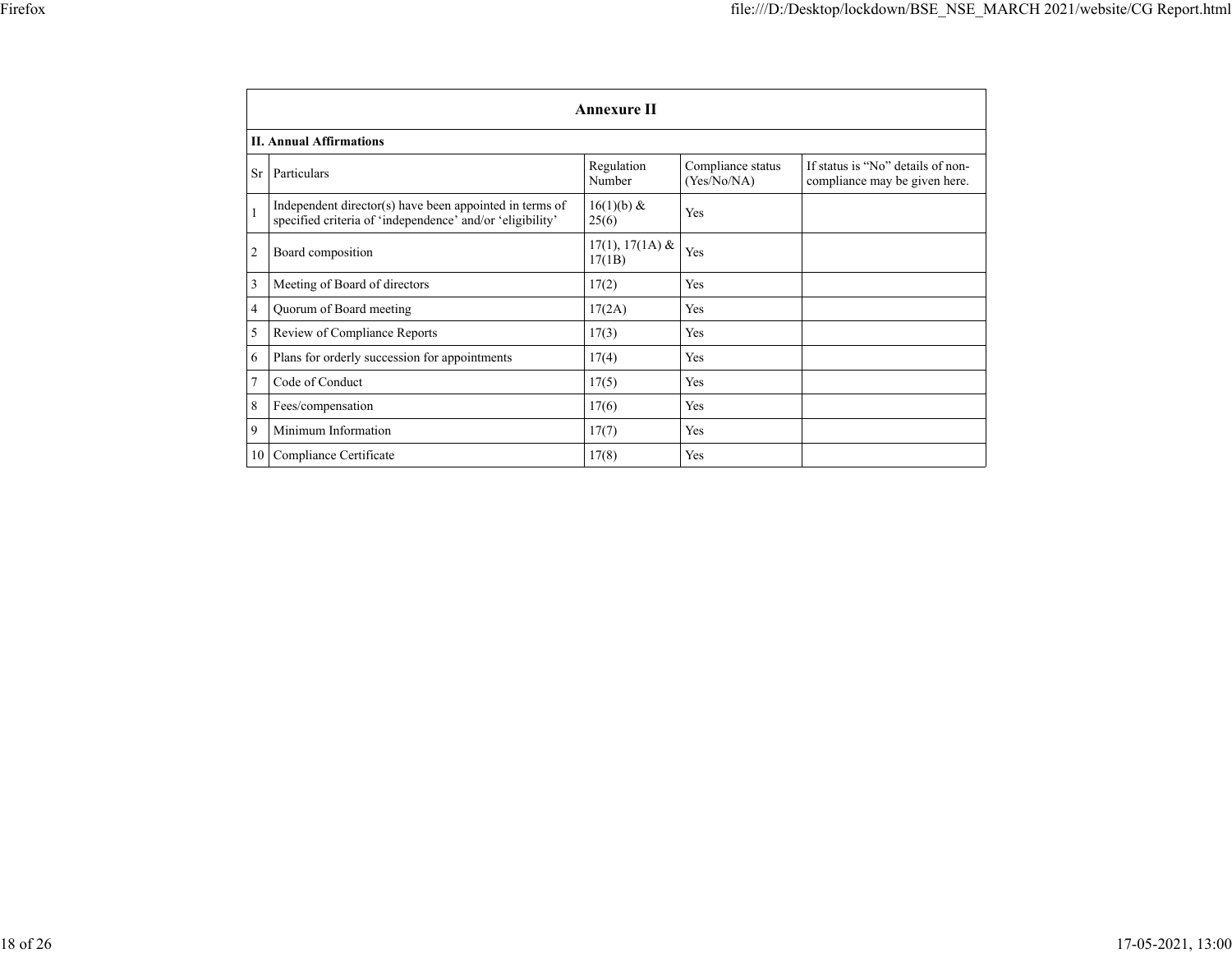|           | <b>Annexure II</b>                                         |                            |                                  |                                                                    |  |
|-----------|------------------------------------------------------------|----------------------------|----------------------------------|--------------------------------------------------------------------|--|
|           | <b>II. Annual Affirmations</b>                             |                            |                                  |                                                                    |  |
| <b>Sr</b> | Particulars                                                | Regulation<br>Number       | Compliance status<br>(Yes/No/NA) | If status is "No" details of non-<br>compliance may be given here. |  |
| 11        | Risk Assessment & Management                               | 17(9)                      | Yes                              |                                                                    |  |
| 12        | Performance Evaluation of Independent<br><b>Directors</b>  | 17(10)                     | Yes                              |                                                                    |  |
| 13        | Recommendation of Board                                    | 17(11)                     | Yes                              |                                                                    |  |
|           | 14 Maximum number of Directorships                         | 17A                        | Yes                              |                                                                    |  |
| 15        | Composition of Audit Committee                             | 18(1)                      | Yes                              |                                                                    |  |
| 16        | Meeting of Audit Committee                                 | 18(2)                      | Yes                              |                                                                    |  |
| 17        | Composition of nomination $&$ remuneration<br>committee    | 19(1) & (2)                | Yes                              |                                                                    |  |
| 18        | Ouorum of Nomination and Remuneration<br>Committee meeting | 19(2A)                     | Yes                              |                                                                    |  |
| 19        | Meeting of Nomination and Remuneration<br>Committee        | 19(3A)                     | Yes                              |                                                                    |  |
| 20        | Composition of Stakeholder Relationship<br>Committee       | $20(1), 20(2)$ &<br>20(2A) | Yes                              |                                                                    |  |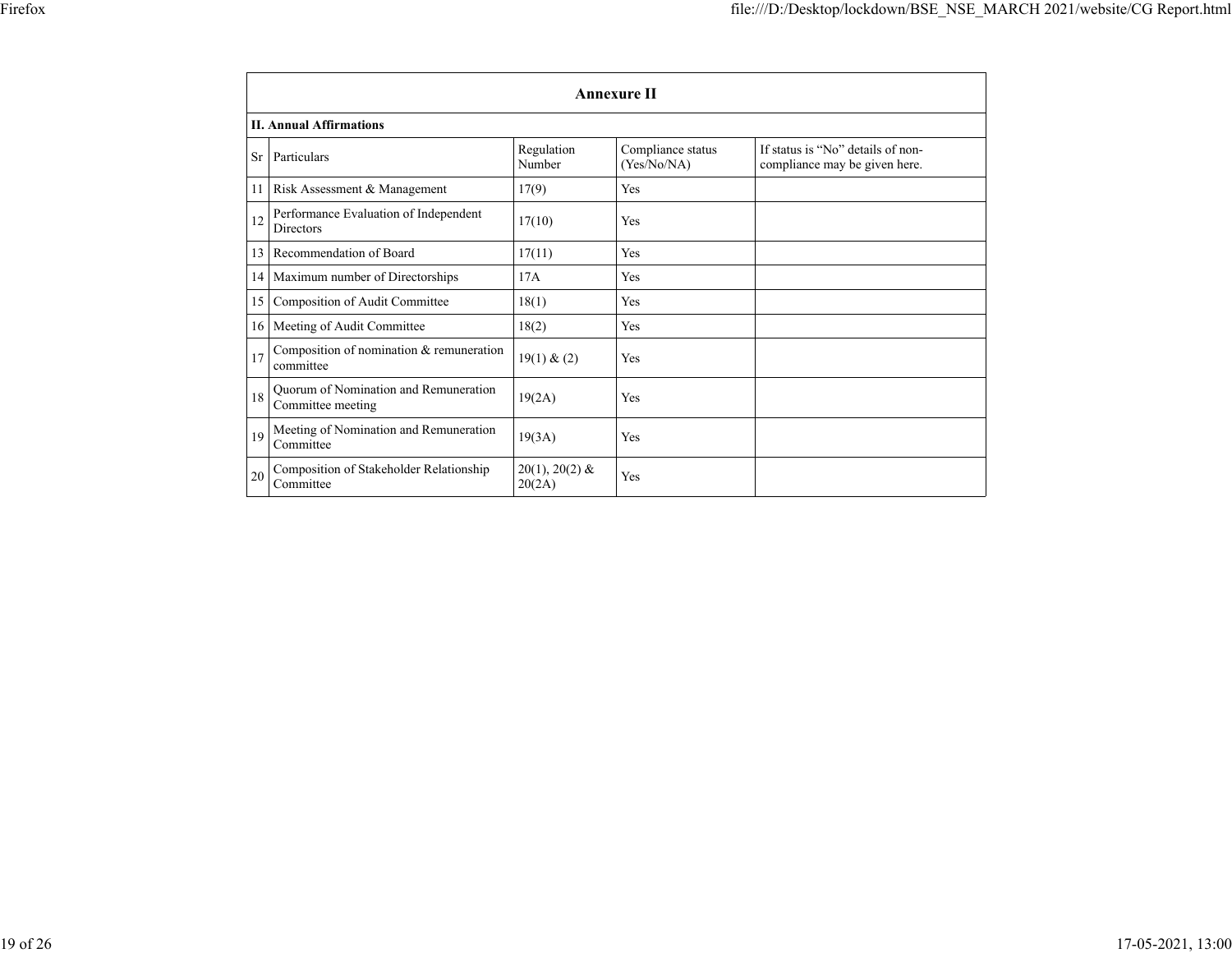|           | <b>Annexure II</b>                                                                     |                                      |                                  |                                                                    |  |
|-----------|----------------------------------------------------------------------------------------|--------------------------------------|----------------------------------|--------------------------------------------------------------------|--|
|           | <b>II. Annual Affirmations</b>                                                         |                                      |                                  |                                                                    |  |
| <b>Sr</b> | Particulars                                                                            | Regulation<br>Number                 | Compliance status<br>(Yes/No/NA) | If status is "No" details of non-<br>compliance may be given here. |  |
| 21        | Meeting of Stakeholders Relationship Committee                                         | 20(3A)                               | Yes                              |                                                                    |  |
| 22        | Composition and role of risk management<br>committee                                   | 21(1), (2), (3), (4)                 | <b>NA</b>                        |                                                                    |  |
| 23        | Meeting of Risk Management Committee                                                   | 21(3A)                               | NA                               |                                                                    |  |
| 24        | Vigil Mechanism                                                                        | 22                                   | Yes                              |                                                                    |  |
| 25        | Policy for related party Transaction                                                   | 23(1),(1A),(5),<br>$(6),(7)$ & $(8)$ | Yes                              |                                                                    |  |
| 26        | Prior or Omnibus approval of Audit Committee<br>for all related party transactions     | 23(2), (3)                           | Yes                              |                                                                    |  |
| 27        | Approval for material related party transactions                                       | 23(4)                                | <b>NA</b>                        |                                                                    |  |
| 28        | Disclosure of related party transactions on<br>consolidated basis                      | 23(9)                                | Yes                              |                                                                    |  |
| 29        | Composition of Board of Directors of unlisted<br>material Subsidiary                   | 24(1)                                | <b>NA</b>                        |                                                                    |  |
| 30        | Other Corporate Governance requirements with<br>respect to subsidiary of listed entity | $24(2), (3), (4), (5)$ &<br>(6)      | Yes                              |                                                                    |  |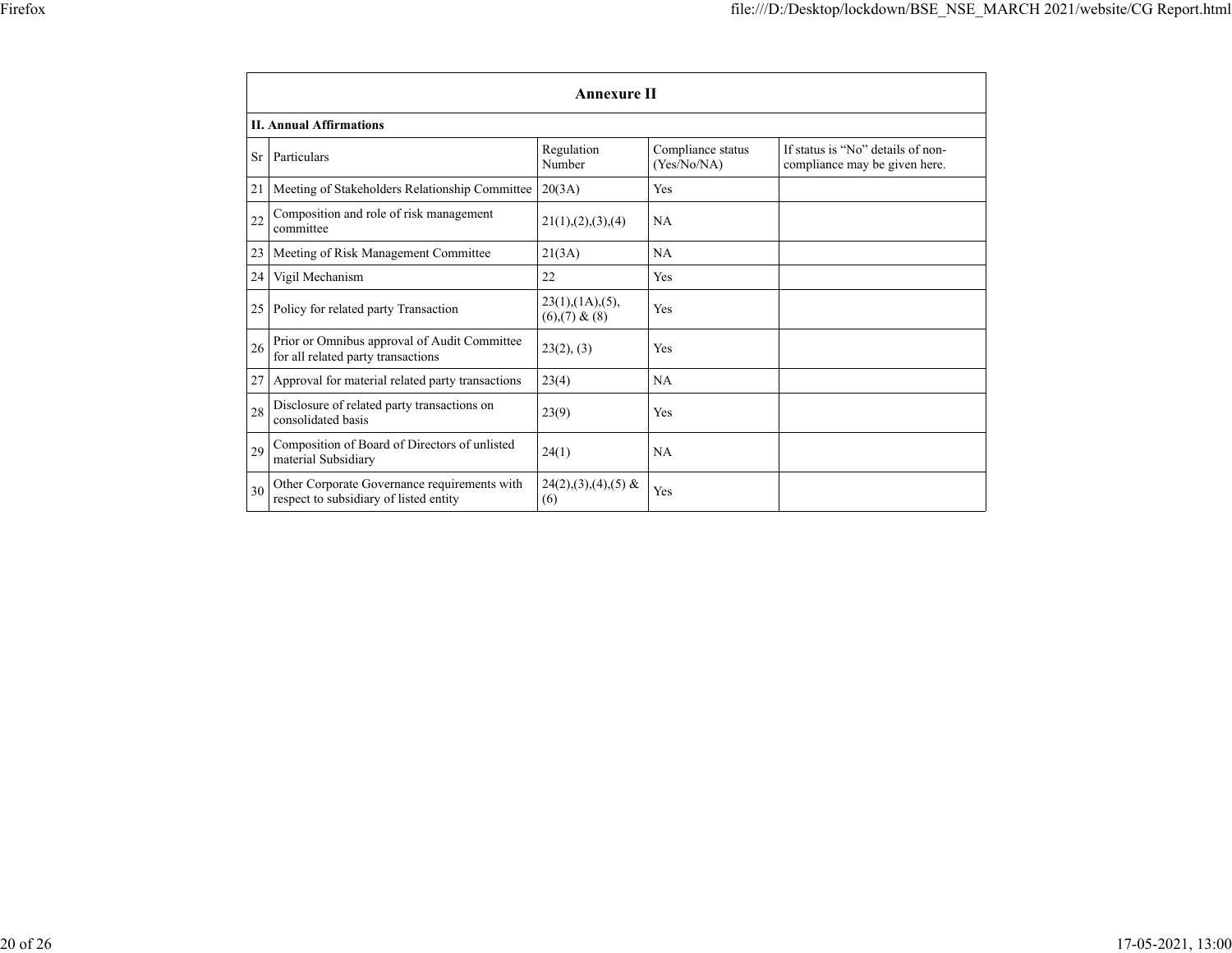|    | <b>Annexure II</b><br><b>II. Annual Affirmations</b>                                                                    |                      |                                  |                                                                    |  |
|----|-------------------------------------------------------------------------------------------------------------------------|----------------------|----------------------------------|--------------------------------------------------------------------|--|
|    |                                                                                                                         |                      |                                  |                                                                    |  |
| Sr | Particulars                                                                                                             | Regulation<br>Number | Compliance status<br>(Yes/No/NA) | If status is "No" details of non-<br>compliance may be given here. |  |
| 31 | Annual Secretarial Compliance Report                                                                                    | 24(A)                | <b>Yes</b>                       |                                                                    |  |
| 32 | Alternate Director to Independent Director                                                                              | 25(1)                | NA                               |                                                                    |  |
| 33 | Maximum Tenure                                                                                                          | 25(2)                | Yes                              |                                                                    |  |
| 34 | Meeting of independent directors                                                                                        | 25(3) & (4)          | <b>Yes</b>                       |                                                                    |  |
| 35 | Familiarization of independent directors                                                                                | 25(7)                | Yes                              |                                                                    |  |
| 36 | Declaration from Independent Director                                                                                   | 25(8) & (9)          | <b>Yes</b>                       |                                                                    |  |
| 37 | D & O Insurance for Independent Directors                                                                               | 25(10)               | <b>NA</b>                        |                                                                    |  |
| 38 | Memberships in Committees                                                                                               | 26(1)                | <b>Yes</b>                       |                                                                    |  |
| 39 | Affirmation with compliance to code of conduct from<br>members of Board of Directors and Senior management<br>personnel | 26(3)                | Yes                              |                                                                    |  |
| 40 | Disclosure of Shareholding by Non-Executive Directors                                                                   | 26(4)                | <b>Yes</b>                       |                                                                    |  |
| 41 | Policy with respect to Obligations of directors and senior<br>management                                                | $26(2)$ & $26(5)$    | <b>Yes</b>                       |                                                                    |  |
|    | Any other information to be provided - Add Notes                                                                        |                      |                                  |                                                                    |  |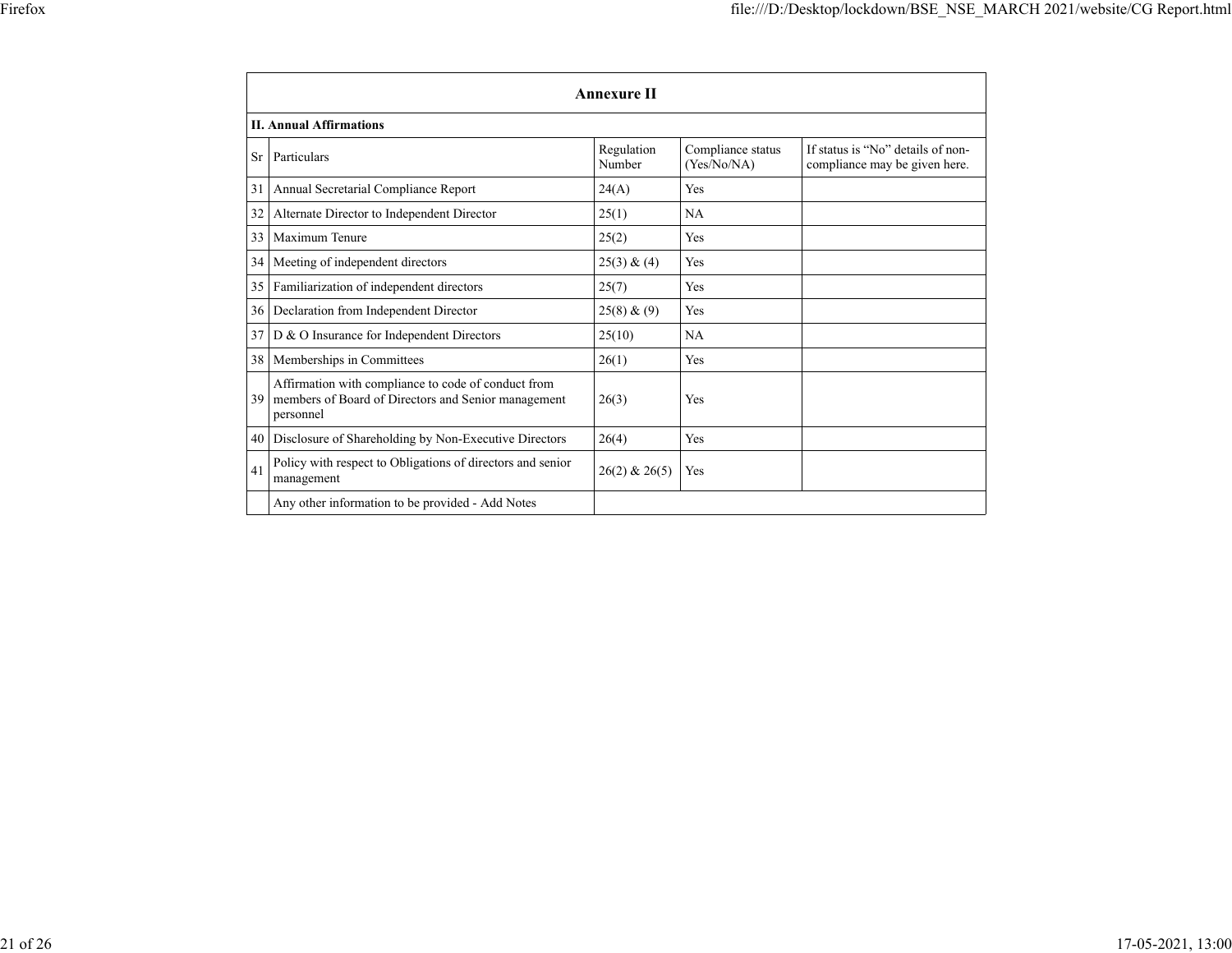| <b>Annexure II</b> |                                          |  |
|--------------------|------------------------------------------|--|
| Name of signatory  | Anil Kumar Jain                          |  |
| Designation        | Company Secretary and Compliance Officer |  |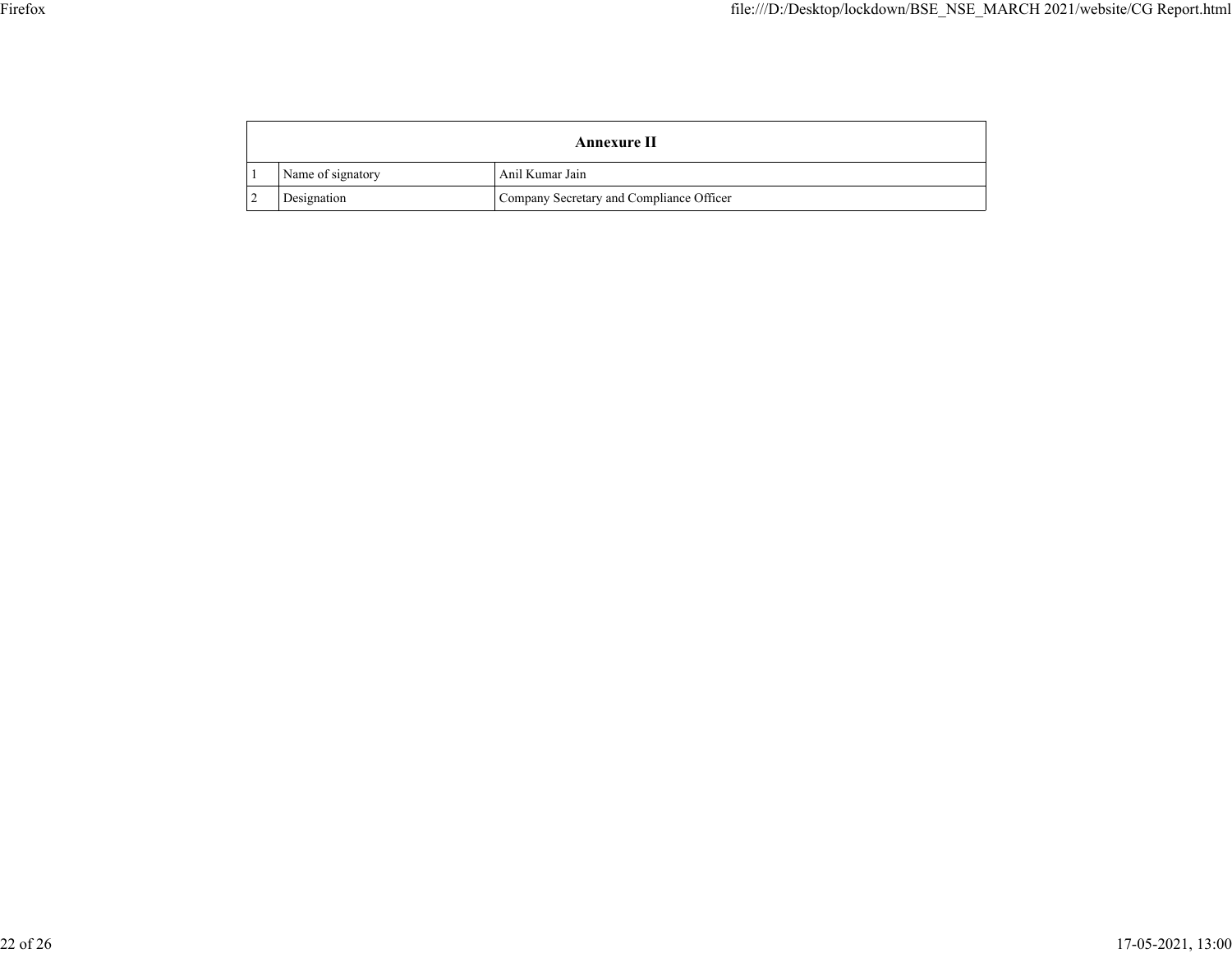| Annexure II              |                                                                                                                                                                       |                                         |  |
|--------------------------|-----------------------------------------------------------------------------------------------------------------------------------------------------------------------|-----------------------------------------|--|
| <b>III.</b> Affirmations |                                                                                                                                                                       |                                         |  |
|                          | <b>Particulars</b>                                                                                                                                                    | <b>Compliance status</b><br>(Yes/No/NA) |  |
|                          | The Listed Entity has approved Material Subsidiary Policy and the Corporate Governance requirements<br>with respect to subsidiary of Listed Entity have been complied | Yes                                     |  |
|                          | Any other information to be provided                                                                                                                                  |                                         |  |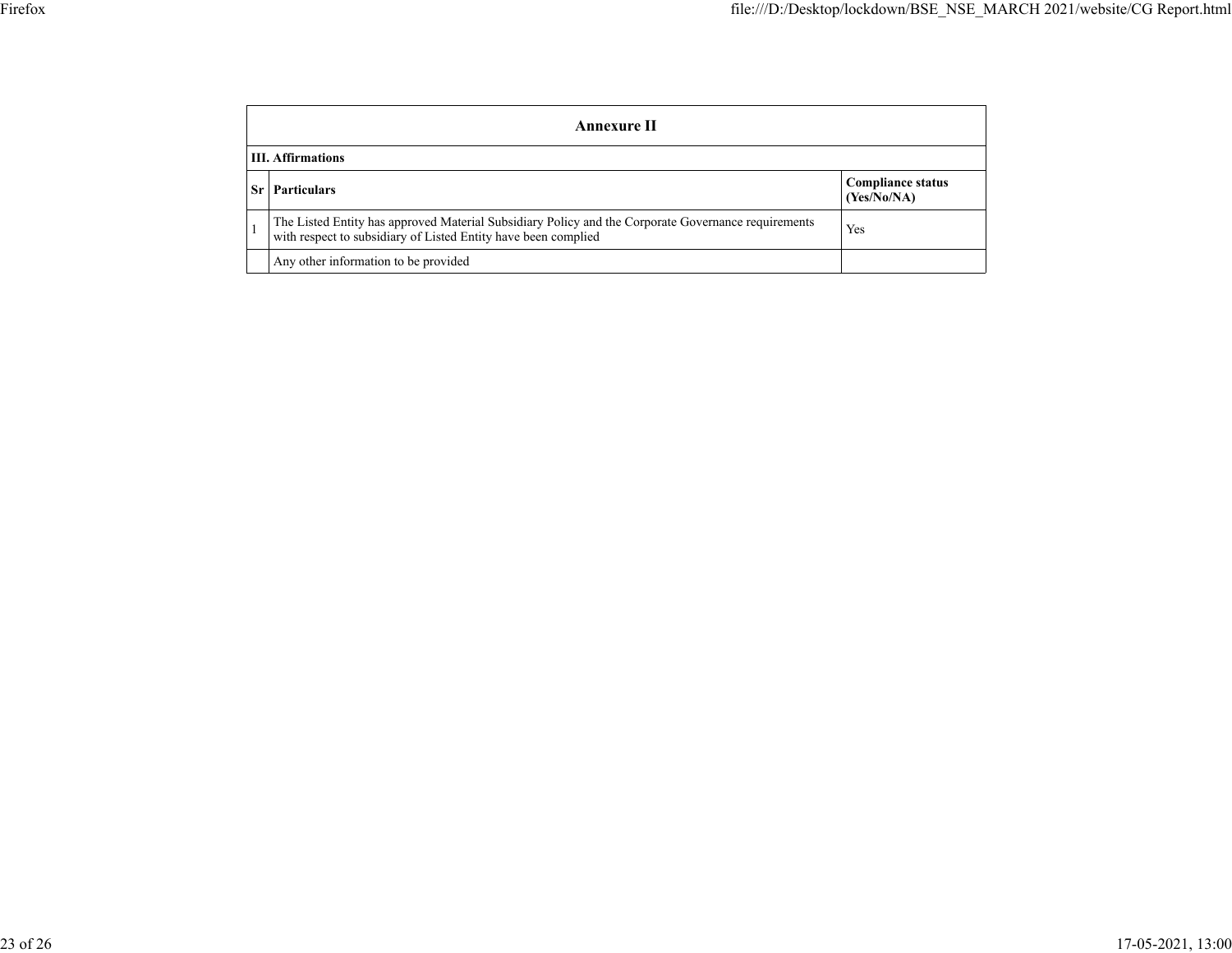| Annexure II       |                                          |  |
|-------------------|------------------------------------------|--|
| Name of signatory | Anil Kumar Jain                          |  |
| Designation       | Company Secretary and Compliance Officer |  |